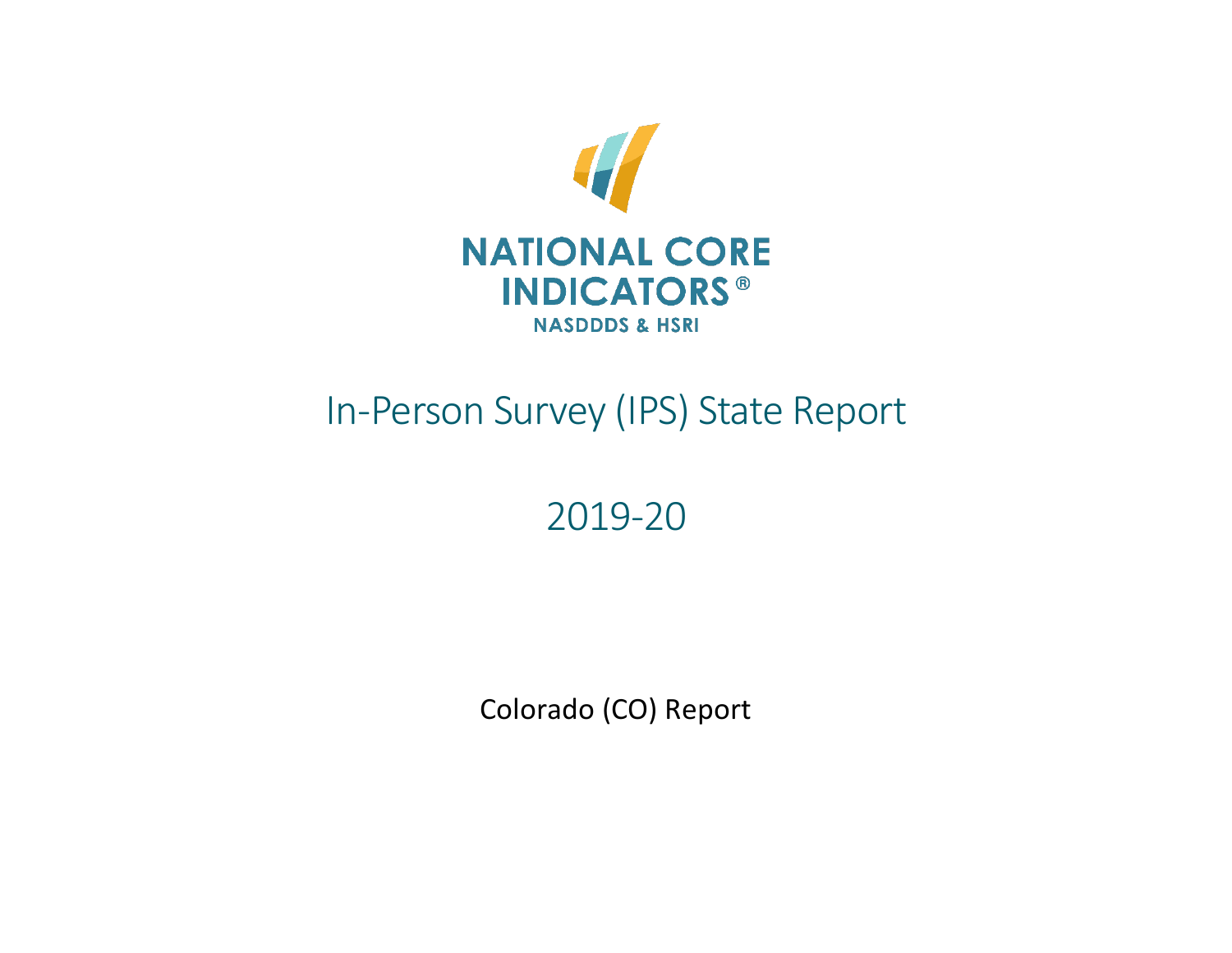# **Table of Contents**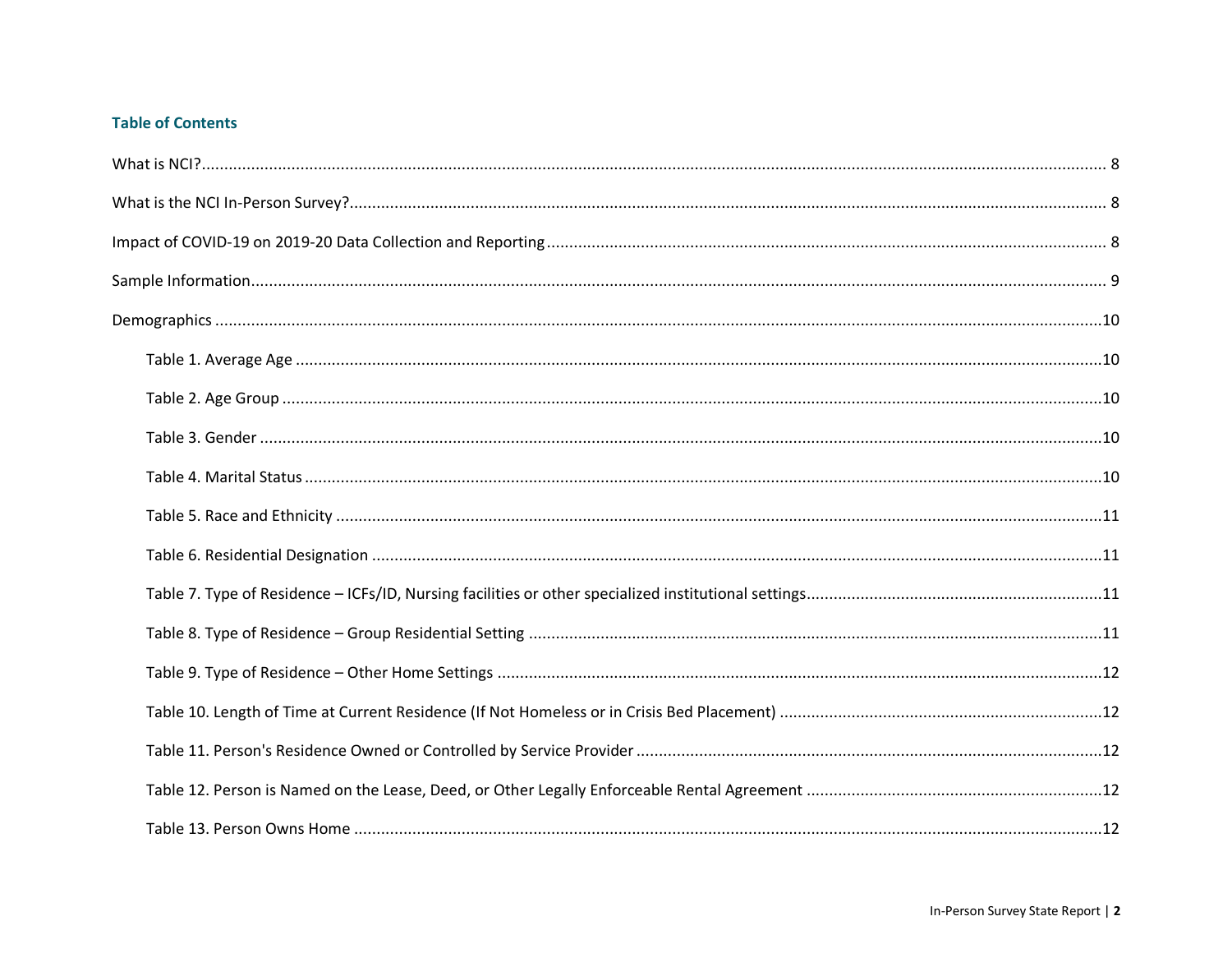| Table 16. Mood, Anxiety, Behavior, Psychotic, and Other Mental Illness ('Don't Know' responses are included in the denominator) 13 |  |
|------------------------------------------------------------------------------------------------------------------------------------|--|
|                                                                                                                                    |  |
|                                                                                                                                    |  |
|                                                                                                                                    |  |
|                                                                                                                                    |  |
|                                                                                                                                    |  |
|                                                                                                                                    |  |
|                                                                                                                                    |  |
|                                                                                                                                    |  |
|                                                                                                                                    |  |
|                                                                                                                                    |  |
|                                                                                                                                    |  |
|                                                                                                                                    |  |
|                                                                                                                                    |  |
|                                                                                                                                    |  |
|                                                                                                                                    |  |
|                                                                                                                                    |  |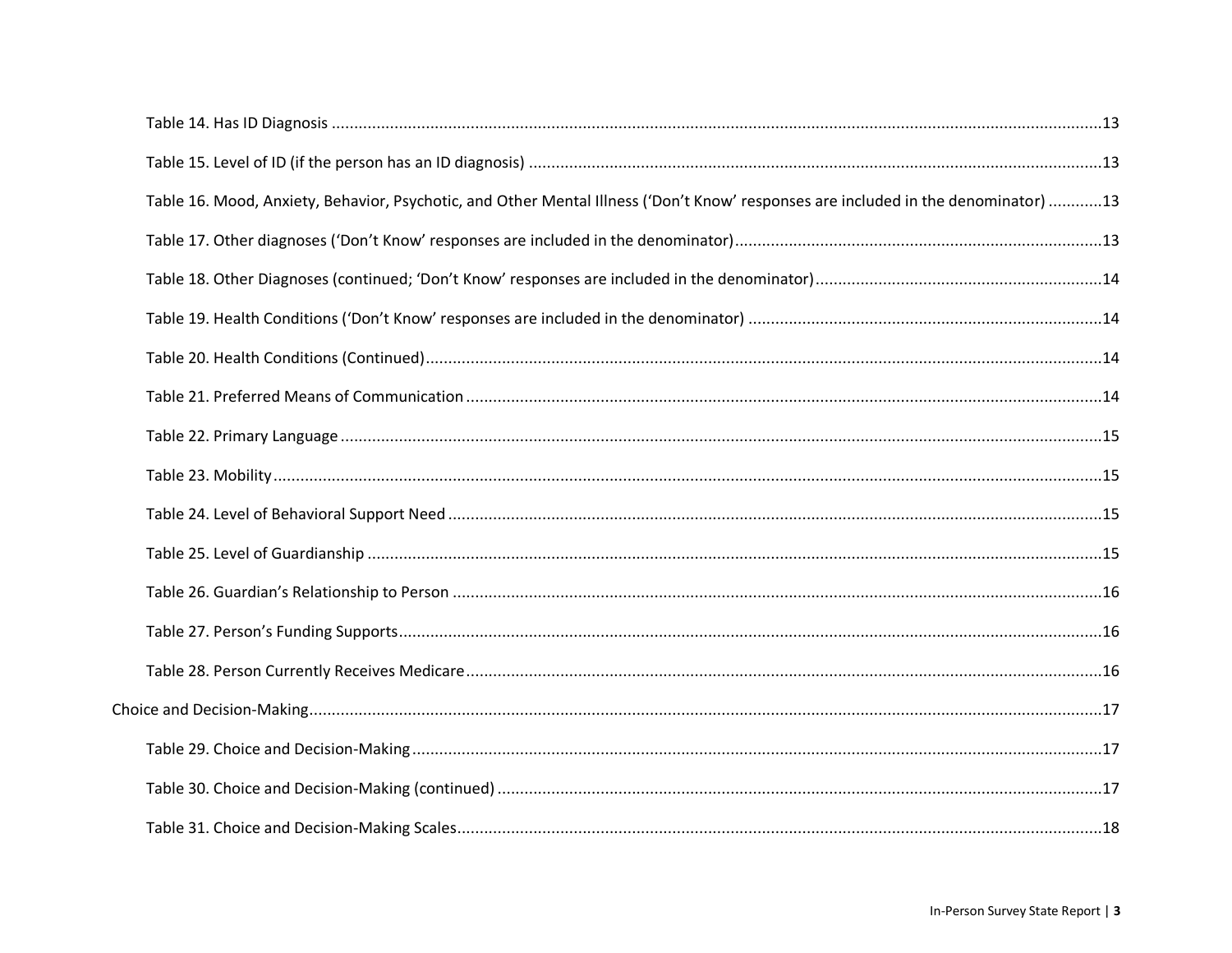| Table 38. Reasons does not want a paid community job (among those who do not currently have and do not want a paid community job).22    |  |
|-----------------------------------------------------------------------------------------------------------------------------------------|--|
|                                                                                                                                         |  |
|                                                                                                                                         |  |
|                                                                                                                                         |  |
| Table 41. People who make decisions or have input in making decisions for how budget for services is used (among those using a self-    |  |
|                                                                                                                                         |  |
|                                                                                                                                         |  |
| Table 43. Frequency with which the person gets information about budget/services (among those using a self-directed supports option and |  |
|                                                                                                                                         |  |
|                                                                                                                                         |  |
|                                                                                                                                         |  |
|                                                                                                                                         |  |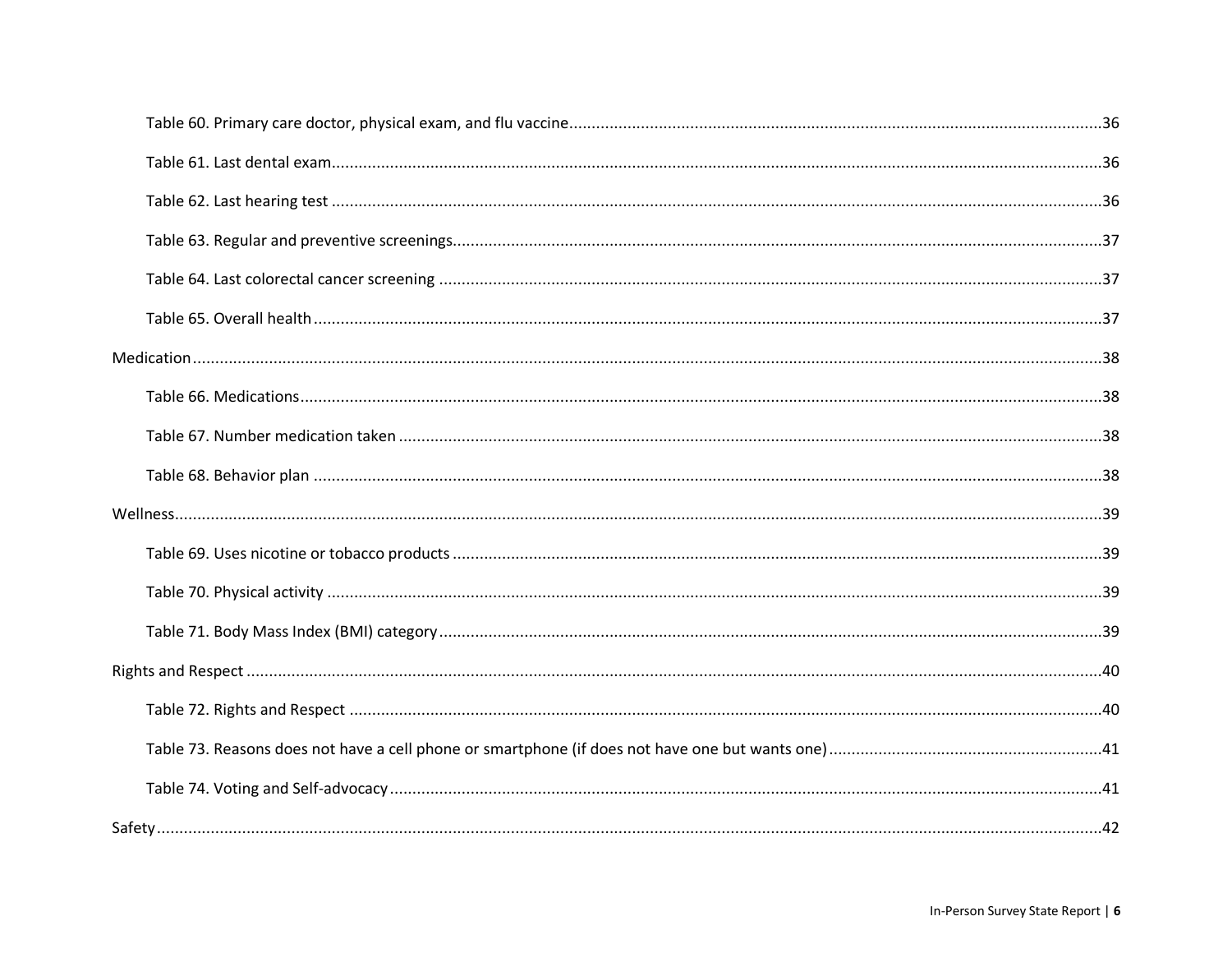<span id="page-6-0"></span>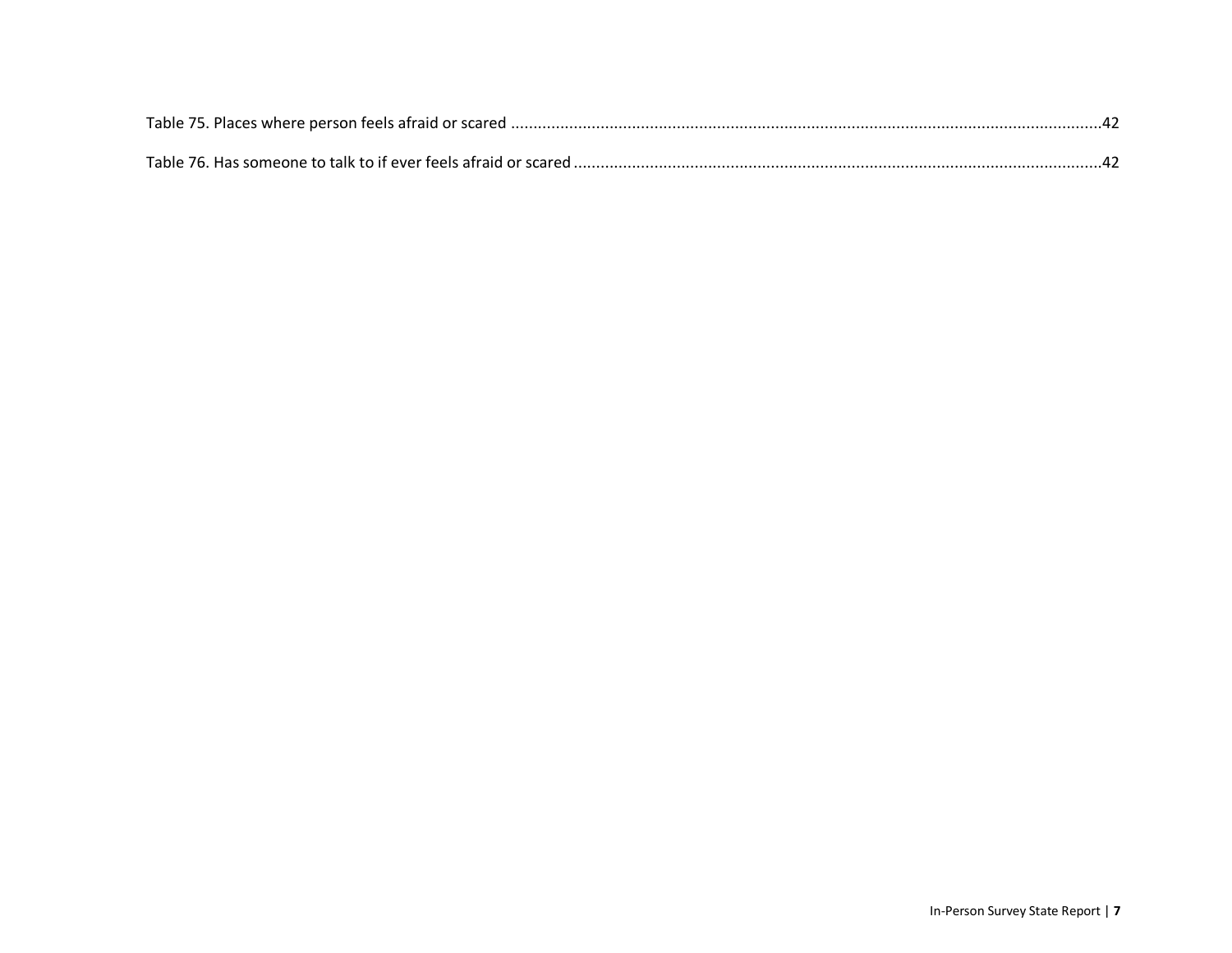# What is NCI?

The National Core Indicators® (NCI®) program is a voluntary effort by state developmental disability agencies to track their performance using a standardized set of consumer and family/guardian surveys with nationally validated measures. The effort is coordinated by the National Association of State Directors of Developmental Disabilities Services (NASDDDS) and the Human Services Research Institute (HSRI).

In 2019-20 a total of 46 states, the District of Columbia and 22 sub-state entities participated in NCI. Not all participating states do all surveys every year.

# <span id="page-7-0"></span>What is the NCI In-Person Survey?

The NCI In-Person Survey is completed with adults with IDD age 18 and older receiving at least one paid service (in addition to case management) from the state DD service system. The survey instrument includes a "Background Information Section", which gathers data about the consumer from agency records, and an in-person survey that is conducted face-to-face with the person receiving services. The in-person survey is composed of two sections: Section I includes subjective questions that can only be answered by the person receiving services from the state. Section II includes objective, fact-based questions that can be answered by the person or, if needed, a proxy respondent who knows the person well.

# <span id="page-7-1"></span>Impact of COVID-19 on 2019-20 Data Collection and Reporting

Due to the COVID-19 Pandemic the 2019-20 In-Person Survey (IPS) survey data collection period was unexpectedly abbreviated with all data collection stopped on April 15, 2020. At the time IPS surveying was ended, states were in many different stages of survey administration. Very few states had completed data collection.

In response, the NCI team modified the criteria for reporting for 2019-20, balancing states' need for a data report of the 2019-20 data with the utility of to-date reported data for quality monitoring. Ultimately, NCI decided that, **to create a state report on the IPS data for a state this year, we would use a 10% Margin of Error (MoE) threshold**. This means that states will receive a state report if the number of surveys collected prior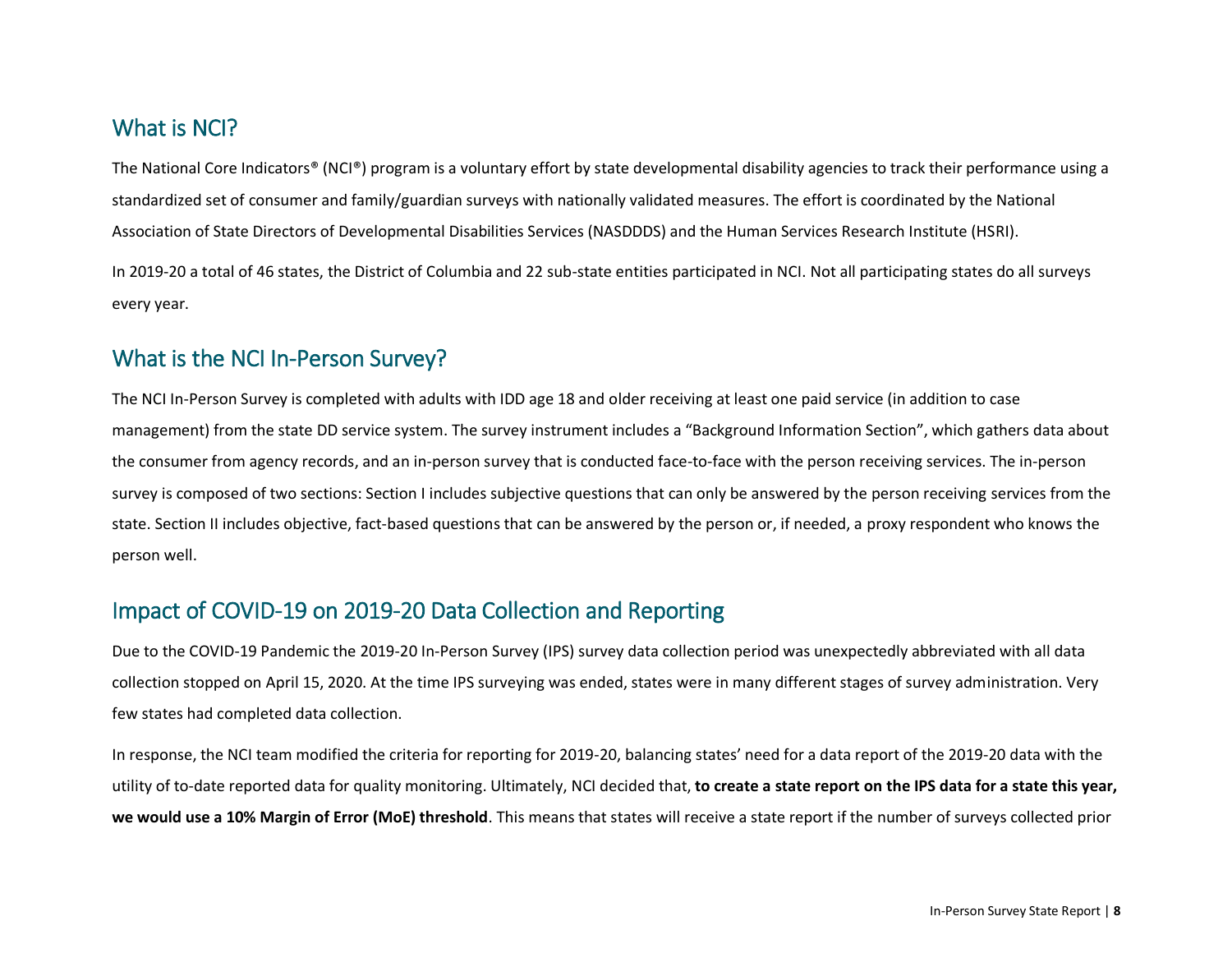to the IPS surveying shut-down reach a threshold of 10% MoE (based on the sample frame number reported in the state work-plan). Previous years of IPS reporting have used a 5% MoE threshold.

Read more about why the MoE is important why NCI will not produce a national In-Person Survey report for 2019-20 and will not produce an NCI Average for the IPS [here.](https://www.nationalcoreindicators.org/upload/aidd/2019-20_IPS_Why_no_NCI_Average_explanation.FINAL_10_6_20201.pdf) Data in these reports *should not be used to compare to previous years.*

# <span id="page-8-0"></span>Sample Information

CO conducted 304 valid surveys, the MoE is 5.54%.

| Program(s) included in sample                  | <b>Funding Source(s)</b> | Total number of adults with ID/DD served in this |  |  |
|------------------------------------------------|--------------------------|--------------------------------------------------|--|--|
|                                                |                          | program or waiver and receiving at least one     |  |  |
|                                                |                          | support in addition to case management           |  |  |
| <b>Persons with Developmental Disabilities</b> | HCBS 1915 (c)            | 6,110                                            |  |  |
|                                                |                          |                                                  |  |  |
| <b>Supported Living Services waivers</b>       | HCBS 1915 (c)            | 4,689                                            |  |  |
|                                                |                          |                                                  |  |  |

**Note: To protect people's privacy, we do not show the data when fewer than 20 people from a state responded to a question. For items with** 

**fewer than 20 respondents the data are shown as 'n/a' (though their responses are included in the NCI average).**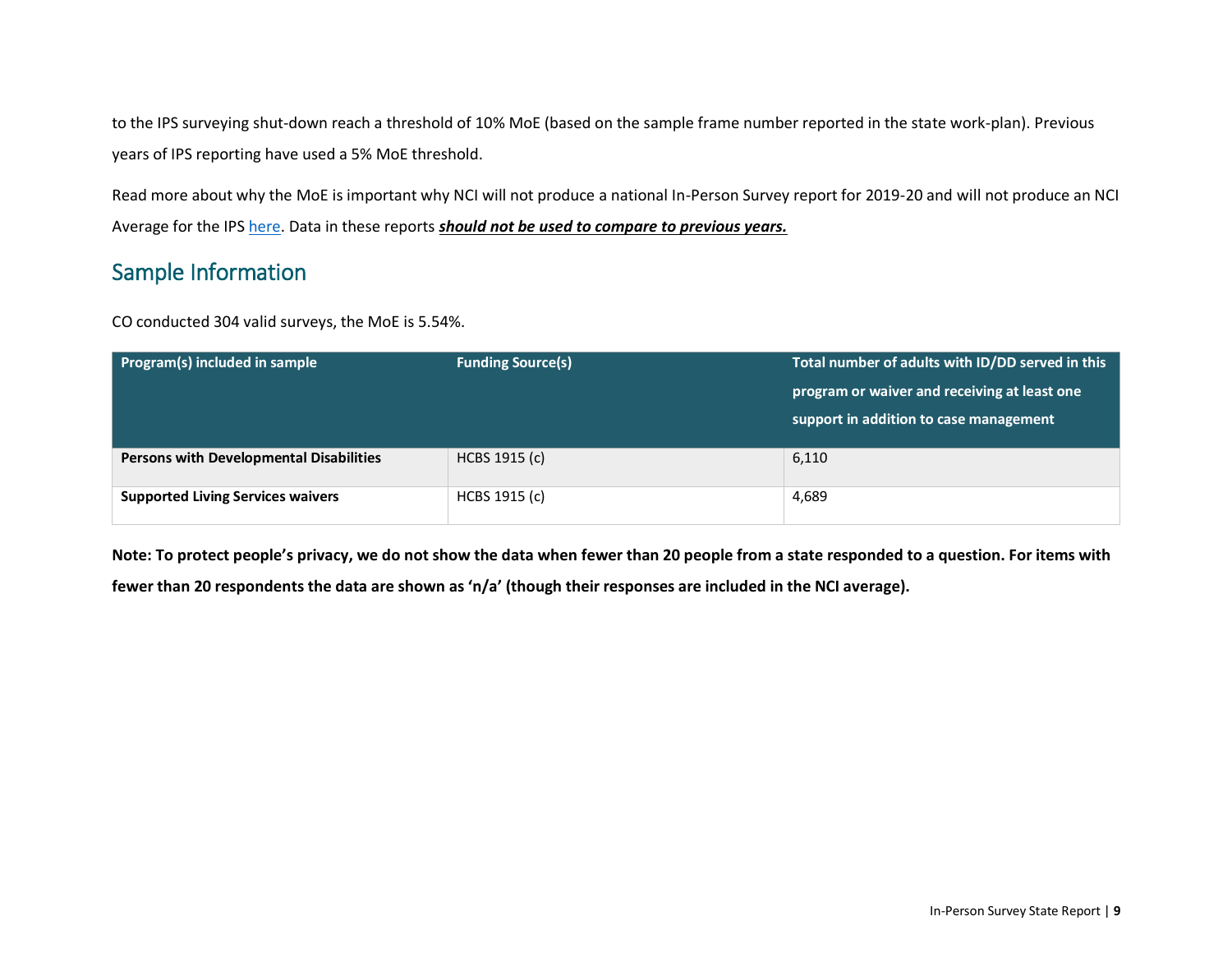# <span id="page-9-0"></span>**Demographics**

*This section presents descriptive information of individuals surveyed. Information in this section may have come from state records.*

#### <span id="page-9-1"></span>**Table 1. Average Age**

| <b>Question</b> | <b>Mean</b> | N   |
|-----------------|-------------|-----|
| Average age     | 39.7        | 304 |

#### <span id="page-9-2"></span>**Table 2. Age Group**

| Question  | $18 - 22$ | 23-34 | $35 - 54$ | 55-74 | 75 and older | Unknown | N.  |
|-----------|-----------|-------|-----------|-------|--------------|---------|-----|
| Age group | 13%       | 33%   | 36%       | 16%   | 3%           | 0%      | 304 |

#### <span id="page-9-3"></span>**Table 3. Gender**

*These data are typically collected through state records, however CO surveyors collect this information in the field. Surveyors must have that information reported by the person or proxy (in other words the surveyor should not make a "best guess").*

| Question | <b>Male</b> | l Female ' | <b>Other</b> | N   |
|----------|-------------|------------|--------------|-----|
| Gender   | 54%         | 46%        | 0%           | 304 |

#### <span id="page-9-4"></span>**Table 4. Marital Status**

| <b>Question</b> | Single, Never<br><b>Married</b> | <b>Married</b> | Single, Married in<br>the Past | Don't Know |     |
|-----------------|---------------------------------|----------------|--------------------------------|------------|-----|
| Marital status  | 93%                             | 2%             | 4%                             | 1%         | 292 |

IPS data collected in 2019-20 were subject to protocols/processes that differed from usual NCI protocols. As a result, these *data should not be compared to previous years' data*.

For more information, see page 12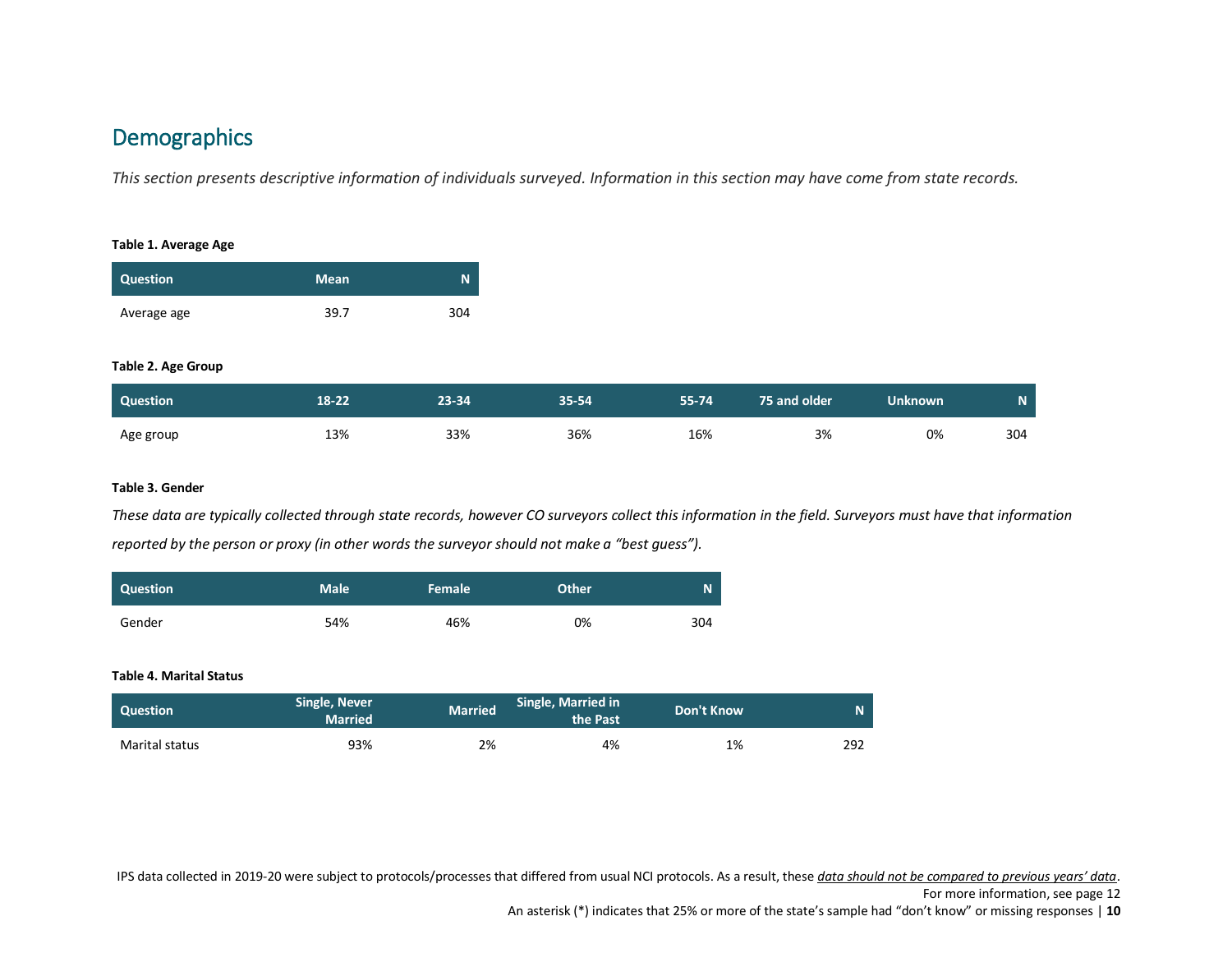#### <span id="page-10-0"></span>**Table 5. Race and Ethnicity**

*These data are typically collected through state records, however CO surveyors collect this information in the field. Surveyors must have that information reported by the person or proxy (in other words the surveyor should not make a "best guess").*

| <b>Question</b>    | <b>American</b><br>Indian or<br><b>Alaska</b><br><b>Native</b> | Asian | <b>Black or</b><br><b>African</b><br><b>American</b> | <b>Pacific</b><br><b>Islander</b> | <b>White</b> | <b>Hispanic or</b><br>Latino | <b>Other</b> | Two or <sup>'</sup><br><b>More</b> | <b>Don't Know</b> | <b>M</b> |
|--------------------|----------------------------------------------------------------|-------|------------------------------------------------------|-----------------------------------|--------------|------------------------------|--------------|------------------------------------|-------------------|----------|
| Race and ethnicity | 2%                                                             | 1%    | 3%                                                   | 0%                                | 73%          | 10%                          | 2%           | 8%                                 | 2%                | 292      |

#### <span id="page-10-1"></span>**Table 6. Residential Designation**

*Information based on residential designation defined by the USDA[: https://www.ers.usda.gov/data-products/rural-urban-commuting-area-codes/](https://www.ers.usda.gov/data-products/rural-urban-commuting-area-codes/)*

| <b>Question</b>         | <b>Metropolitan</b> | <b>Micropolitan</b> | <b>Rural</b> | <b>Small town</b> | Unknown |     |
|-------------------------|---------------------|---------------------|--------------|-------------------|---------|-----|
| Residential designation | 76%                 | 14%                 | 1%           | 8%                | 0%      | 304 |

#### <span id="page-10-2"></span>**Table 7. Type of Residence – ICFs/ID, Nursing facilities or other specialized institutional settings**

| Question          | $ICF/IID. 4-6$<br><b>Residents With</b><br><b>Disabilities</b> | <b>ICF/IID. 7-15</b><br><b>Residents With</b><br><b>Disabilities</b> | ICF/IID. 16 or<br><b>More Residents</b><br><b>With Disabilities</b> | <b>Nursing Facility</b> | <b>Other Specialized</b><br><b>Institutional</b><br><b>Facility</b> | N.  |
|-------------------|----------------------------------------------------------------|----------------------------------------------------------------------|---------------------------------------------------------------------|-------------------------|---------------------------------------------------------------------|-----|
| Type of residence | 0%                                                             | 0%                                                                   | 0%                                                                  | 0%                      | 0%                                                                  | 286 |

### <span id="page-10-3"></span>**Table 8. Type of Residence – Group Residential Setting**

| <b>Question</b>   | <b>Group Living</b><br>Setting, 2-3<br><b>People With</b><br><b>Disabilities</b> | <b>Group Living</b><br>Setting, 4-6 People<br>With Disabilities | <b>Group Living</b><br>Setting, 7-15<br><b>People With</b><br><b>Disabilities</b> |     |
|-------------------|----------------------------------------------------------------------------------|-----------------------------------------------------------------|-----------------------------------------------------------------------------------|-----|
| Type of residence | 9%                                                                               | 4%                                                              | 4%                                                                                | 286 |

IPS data collected in 2019-20 were subject to protocols/processes that differed from usual NCI protocols. As a result, these *data should not be compared to previous years' data*.

For more information, see page 12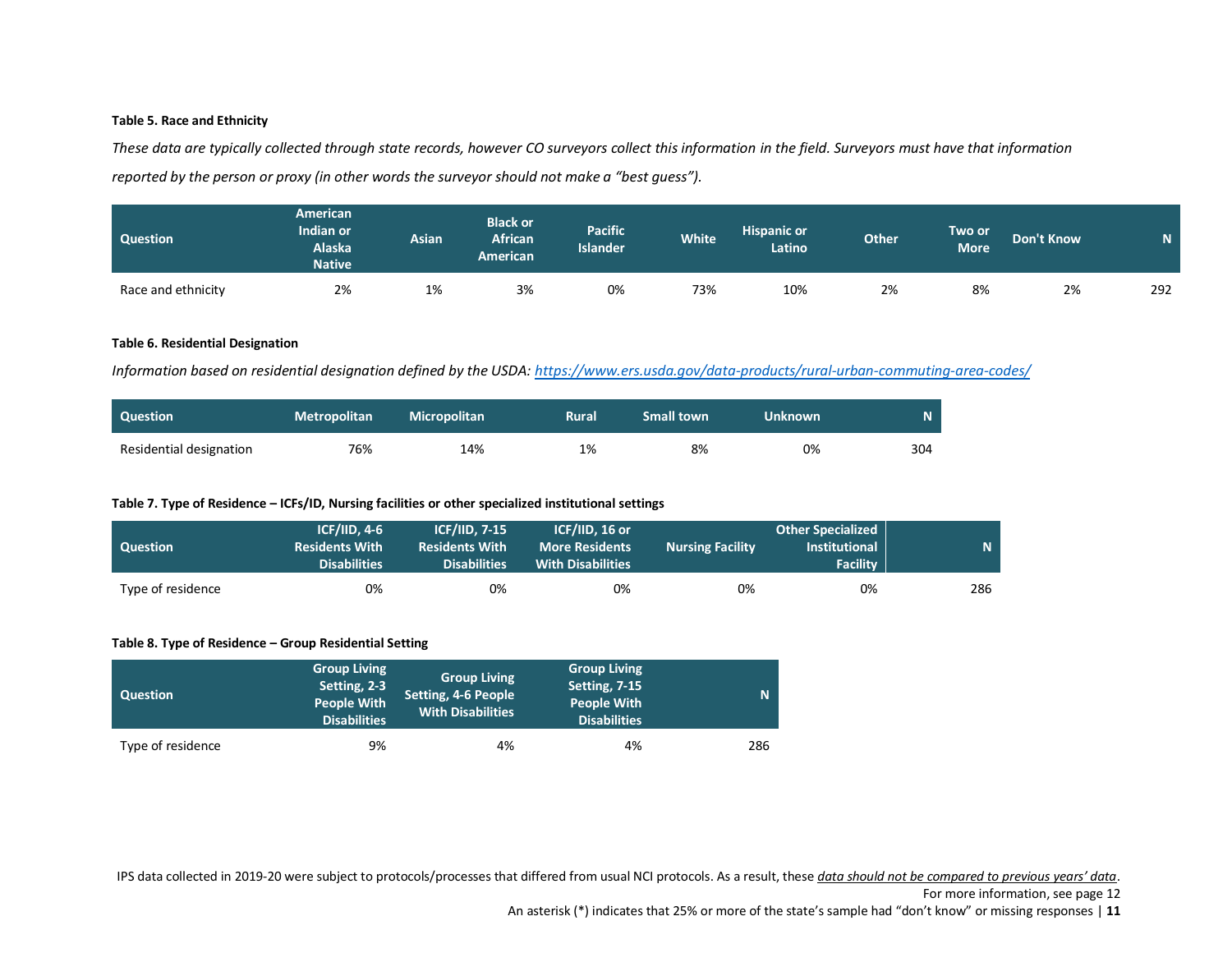#### <span id="page-11-0"></span>**Table 9. Type of Residence – Other Home Settings**

| <b>Question</b>   | Own Home or<br>Apartment | <b>Parent or</b><br><b>Relative's Home</b> | <b>Foster Care or</b><br>Host Home (2 or<br><b>More People</b><br>With a<br>Disability) | <b>Foster Care,</b><br>Host Home, or<br><b>Shared Living (1)</b><br>Person With a<br>Disability) | <b>Homeless or</b><br><b>Crisis Bed</b><br>Placement | <b>Other</b> | Don't<br><b>Know</b> | $\mathbf N$ |
|-------------------|--------------------------|--------------------------------------------|-----------------------------------------------------------------------------------------|--------------------------------------------------------------------------------------------------|------------------------------------------------------|--------------|----------------------|-------------|
| Type of residence | 17%                      | 49%                                        | 10%                                                                                     | 7%                                                                                               | 0%                                                   | 0%           | 0%                   | 286         |

#### <span id="page-11-1"></span>**Table 10. Length of Time at Current Residence (If Not Homeless or in Crisis Bed Placement)**

| Question                               | Less Than 1<br>Year | 1-3 Years | 4-5 Years | <b>Over 5 Years</b> | Don't Know | N.  |
|----------------------------------------|---------------------|-----------|-----------|---------------------|------------|-----|
| Length of time at<br>current residence | 11%                 | 23%       | 12%       | 51%                 | 3%         | 292 |

#### <span id="page-11-2"></span>**Table 11. Person's Residence Owned or Controlled by Service Provider**

| <b>Question</b>                                 | Yes | <b>No</b> | Don't Know | N   |
|-------------------------------------------------|-----|-----------|------------|-----|
| Residence is owned or<br>controlled by provider | 26% | 71%       | 2%         | 286 |
| agency                                          |     |           |            |     |

#### <span id="page-11-3"></span>**Table 12. Person is Named on the Lease, Deed, or Other Legally Enforceable Rental Agreement**

| Question                         | Yes, Named On<br><b>Lease or Deed</b> | Yes, Named On<br><b>Other Legally</b><br>Enforceable<br>Agreement | <b>No</b> | Don't Know |     |
|----------------------------------|---------------------------------------|-------------------------------------------------------------------|-----------|------------|-----|
| Person is named on the<br>lease* | 12%                                   | 3%                                                                | 52%       | 33%        | 286 |

#### <span id="page-11-4"></span>**Table 13. Person Owns Home**

| <b>Question</b>  | <b>Yes</b> | <b>No</b> | Don't Know | N   |
|------------------|------------|-----------|------------|-----|
| Person owns home | 1%         | 95%       | 4%         | 286 |

IPS data collected in 2019-20 were subject to protocols/processes that differed from usual NCI protocols. As a result, these *data should not be compared to previous years' data*.

#### For more information, see page 12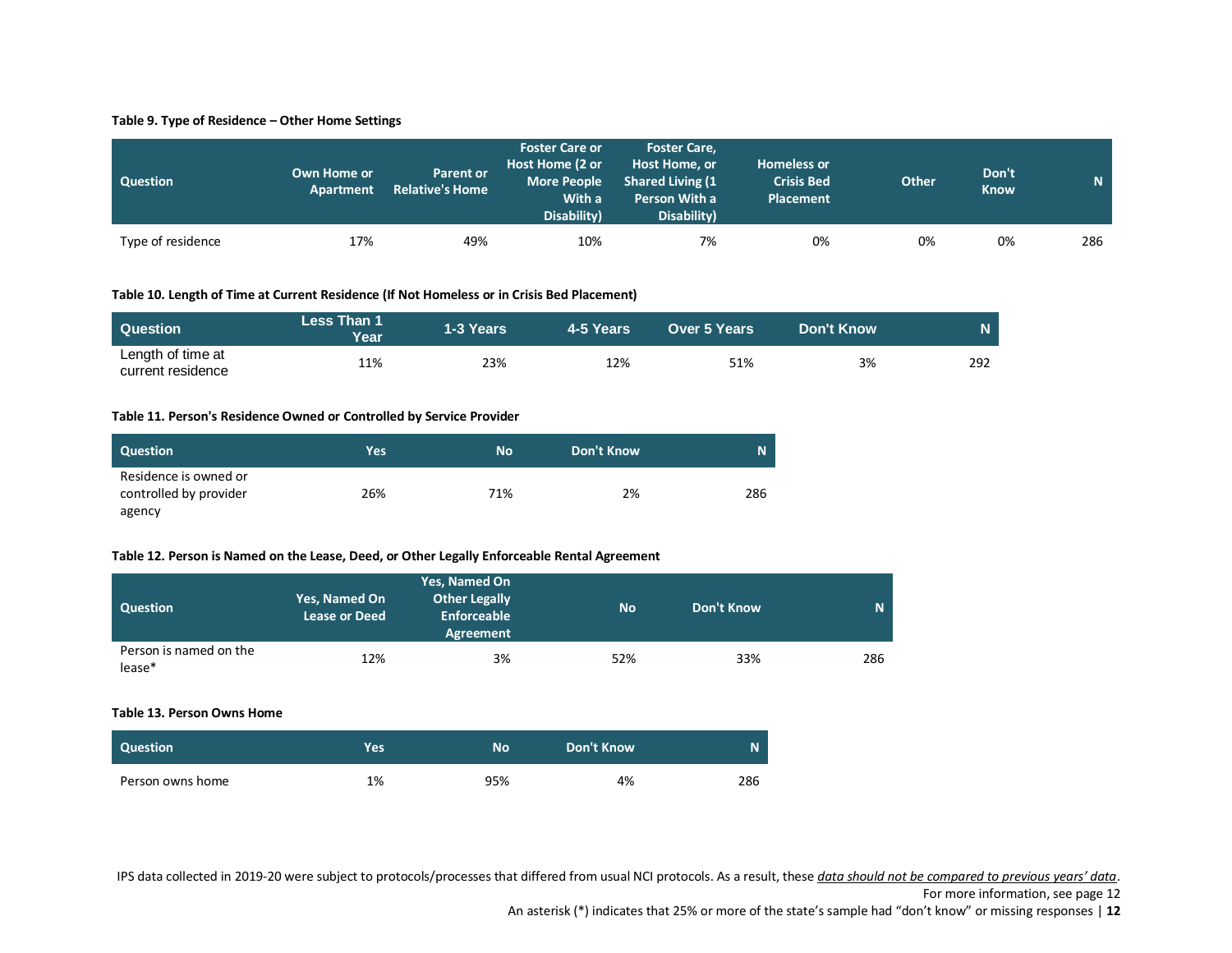#### <span id="page-12-0"></span>**Table 14. Has ID Diagnosis**

| <b>Question</b>  | Yes | No | <b>Don't Know</b> |     |
|------------------|-----|----|-------------------|-----|
| Has ID diagnosis | 96% | 4% | 0%                | 304 |

# <span id="page-12-1"></span>**Table 15. Level of ID (if the person has an ID diagnosis)**

| Question     | Mild | Moderate | ' Severe | <b>Profound</b> | <b>Unspecified</b> | 'N. |
|--------------|------|----------|----------|-----------------|--------------------|-----|
| Level of ID* | 41%  | 36%      | 12%      | 7%              | 4%                 | 219 |

#### <span id="page-12-2"></span>**Table 16. Mood, Anxiety, Behavior, Psychotic, and Other Mental Illness ('Don't Know' responses are included in the denominator)**

*Categories are not mutually exclusive, therefore N is not shown*

| <b>Question</b>         | <b>Mood Disorder</b> | <b>Anxiety Disorder</b> | <b>Behavior</b><br><b>Challenges</b> | <b>Psychotic Disorder</b> | <b>Other Mental</b><br><b>Illness or</b><br>Psychiatric<br><b>Diagnosis</b> |
|-------------------------|----------------------|-------------------------|--------------------------------------|---------------------------|-----------------------------------------------------------------------------|
| Mental health diagnosis | 35%                  | 33%                     | 35%                                  | 16%                       | 16%                                                                         |

## <span id="page-12-3"></span>**Table 17. Other diagnoses ('Don't Know' responses are included in the denominator)**

*Categories are not mutually exclusive, therefore N is not shown*

| <b>Question</b> | <b>Autism Spectrum</b><br><b>Disorder</b> | <b>Cerebral Palsy</b> | <b>Brain Injury</b> | <b>Seizure Disorder</b> | <b>Chemical</b><br>Dependency |
|-----------------|-------------------------------------------|-----------------------|---------------------|-------------------------|-------------------------------|
| Other diagnoses | 23%                                       | 12%                   | 5%                  | 27%                     | 2%                            |

IPS data collected in 2019-20 were subject to protocols/processes that differed from usual NCI protocols. As a result, these *data should not be compared to previous years' data*.

For more information, see page 12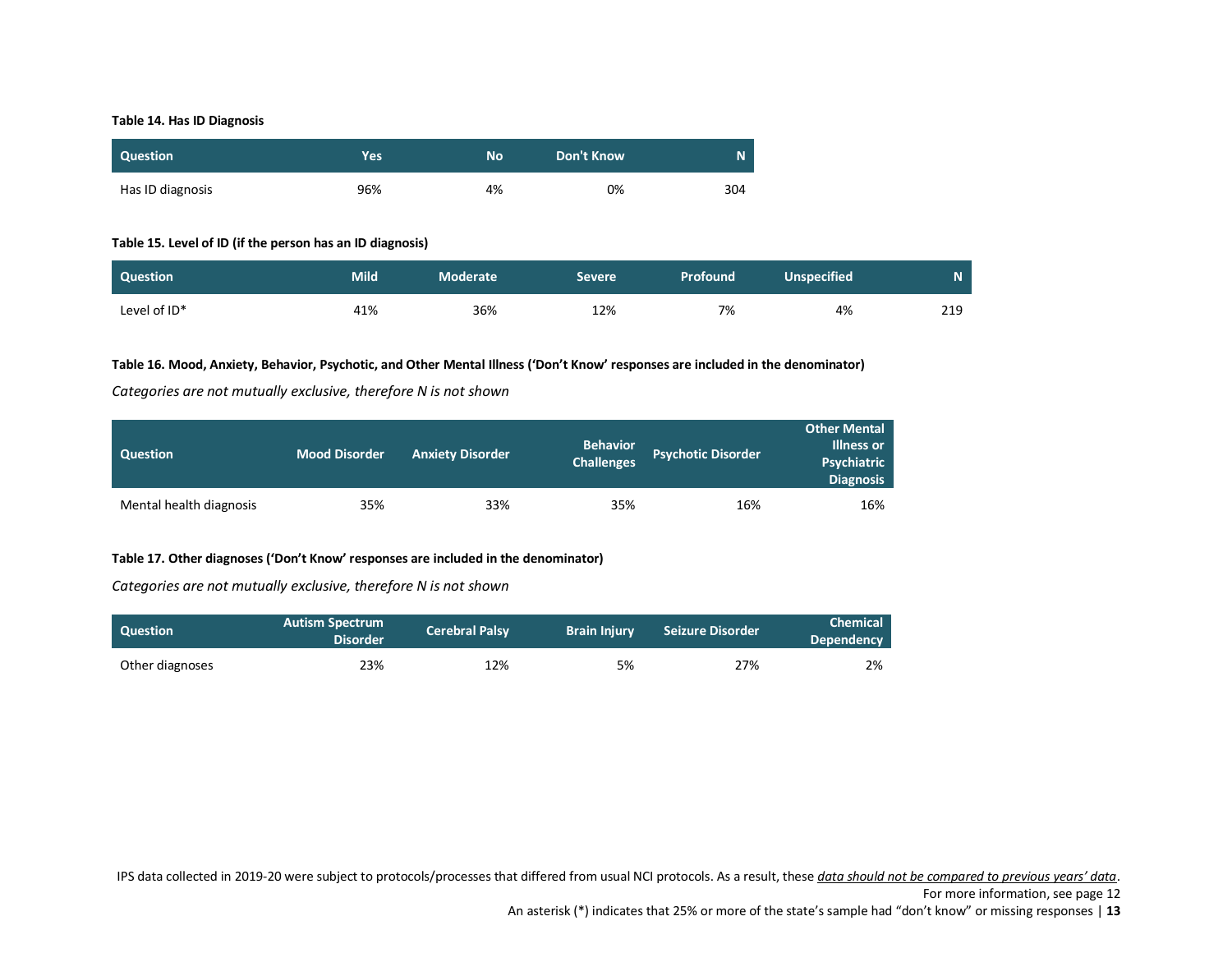# <span id="page-13-0"></span>**Table 18. Other Diagnoses (continued; 'Don't Know' responses are included in the denominator)**

*Categories are not mutually exclusive, therefore N is not shown*

| <b>Question</b> | <b>Down Syndrome</b> | <b>Prader-Willi</b><br>Svndrome | <b>Fetal Alcohol</b><br><b>Spectrum</b><br><b>Disorder</b> | <b>Limited or No</b><br><b>Vision</b> | Severe or<br><b>Profound Hearing</b><br>Loss | <b>Other</b><br><b>Disabilities. Not</b><br><b>Listed</b> | No Other<br><b>Disabilities</b> |
|-----------------|----------------------|---------------------------------|------------------------------------------------------------|---------------------------------------|----------------------------------------------|-----------------------------------------------------------|---------------------------------|
| Other diagnoses | 15%                  | 0%                              | 1%                                                         | 6%                                    | 9%                                           | 33%                                                       | 5%                              |

# <span id="page-13-1"></span>**Table 19. Health Conditions ('Don't Know' responses are included in the denominator)**

*Categories are not mutually exclusive, therefore N is not shown*

| <b>Question</b>          | <b>Cardiovascular</b><br><b>Disease</b> | <b>Diabetes</b> | Cancer | High Blood<br><b>Pressure</b> | <b>High Cholesterol</b> |
|--------------------------|-----------------------------------------|-----------------|--------|-------------------------------|-------------------------|
| <b>Health conditions</b> | 6%                                      | 13%             | 1%     | 14%                           | 15%                     |

### <span id="page-13-2"></span>**Table 20. Health Conditions (Continued)**

*Categories are not mutually exclusive, therefore N is not shown*

| Question                 | <b>Dysphagia</b> | <b>Pressure Ulcers</b> | Alzheimer's or<br>other dementia | <b>Oral Health or</b><br><b>Dental Problems</b> | <b>Sleep Apnea</b> | <b>Other Health</b><br><b>Conditions</b> |
|--------------------------|------------------|------------------------|----------------------------------|-------------------------------------------------|--------------------|------------------------------------------|
| <b>Health conditions</b> | 8%               | 1%                     | 3%                               | 6%                                              | 13%                | 40%                                      |

#### <span id="page-13-3"></span>**Table 21. Preferred Means of Communication**

| <b>Question</b>                     | Spoken | <b>Gestures or Body</b><br>Language | Sign Language or<br><b>Finger Spelling</b> | <b>Communication</b><br>Device' | Other | Don't Know | N   |
|-------------------------------------|--------|-------------------------------------|--------------------------------------------|---------------------------------|-------|------------|-----|
| Preferred means of<br>communication | 77%    | 15%                                 | 2%                                         | 2%                              | 4%    | 0%         | 292 |

IPS data collected in 2019-20 were subject to protocols/processes that differed from usual NCI protocols. As a result, these *data should not be compared to previous years' data*.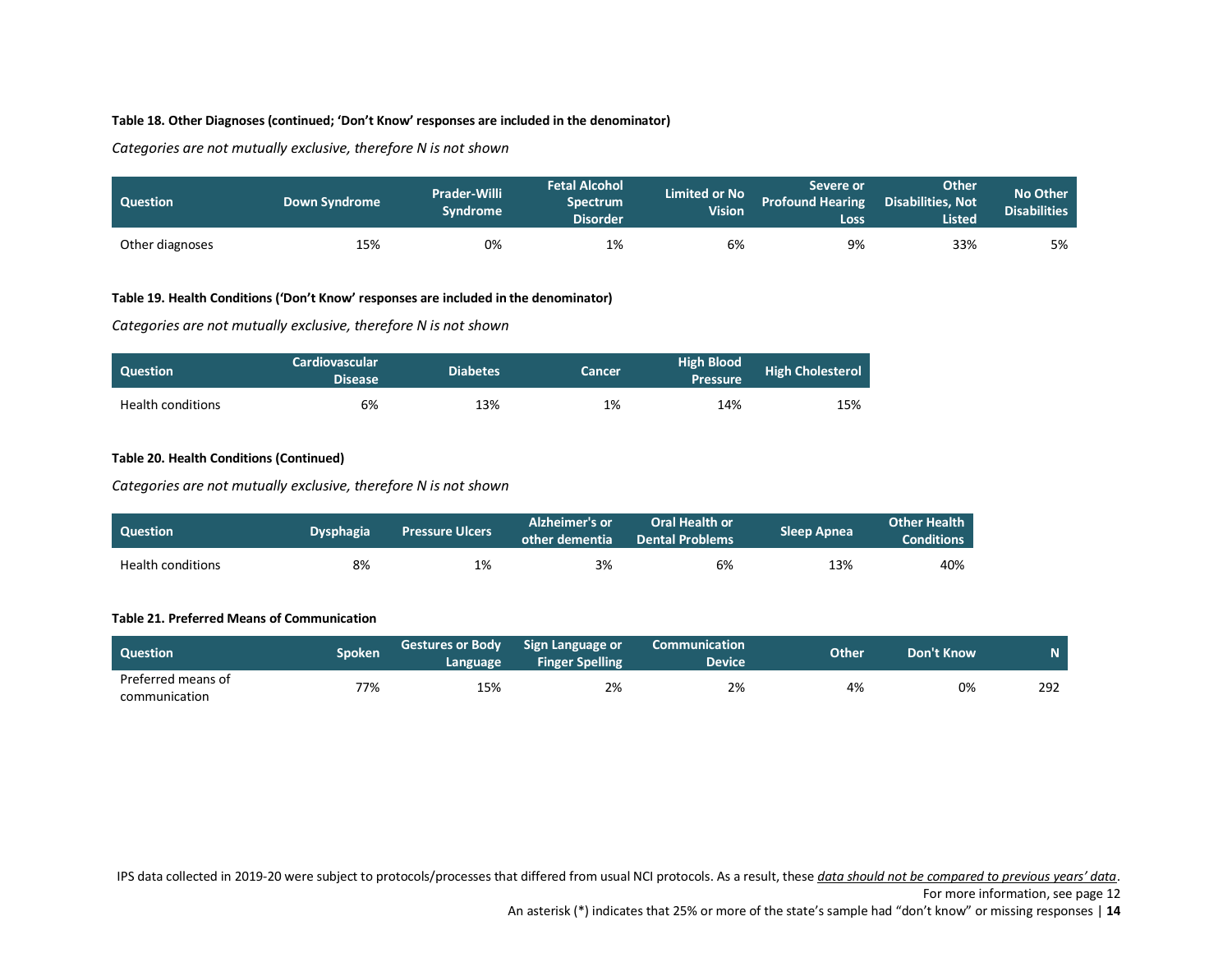# <span id="page-14-0"></span>**Table 22. Primary Language**

| <b>Question</b>  | <b>English</b> | <b>Other</b> | N   |
|------------------|----------------|--------------|-----|
| Primary language | 99%            | 1%           | 298 |

#### <span id="page-14-1"></span>**Table 23. Mobility**

| <b>Question</b> | <b>Moves Self Around</b><br>Environment Without<br><b>Aids</b> | <b>Moves Self Around</b><br><b>Environment With</b><br><b>Aids or Uses</b><br>Wheelchair<br>Independently | Non-Ambulatory,<br><b>Always Needs</b><br><b>Assistance to Move</b><br><b>Around Environment</b> | Don't Know | N   |
|-----------------|----------------------------------------------------------------|-----------------------------------------------------------------------------------------------------------|--------------------------------------------------------------------------------------------------|------------|-----|
| Mobility        | 77%                                                            | 15%                                                                                                       | 8%                                                                                               | 0%         | 292 |

# <span id="page-14-2"></span>**Table 24. Level of Behavioral Support Need**

| <b>Question</b>         | <b>None</b> | <b>Some</b> | <b>Extensive</b> | Don't Know | N   |
|-------------------------|-------------|-------------|------------------|------------|-----|
| Self-injurious behavior | 70%         | 24%         | 4%               | 2%         | 286 |
| Disruptive behavior     | 52%         | 37%         | 9%               | 2%         | 286 |
| Destructive behavior    | 71%         | 22%         | 6%               | 1%         | 286 |

## <span id="page-14-3"></span>**Table 25. Level of Guardianship**

| <b>Question</b>       | <b>None</b> | Limited<br>Guardianship | <b>Full Guardianship</b> | Has Guardian,<br>but Unable to<br><b>Distinguish Level</b> | Don't Know |     |
|-----------------------|-------------|-------------------------|--------------------------|------------------------------------------------------------|------------|-----|
| Level of guardianship | 46%         | 2%                      | 46%                      | 5%                                                         | 1%         | 286 |

IPS data collected in 2019-20 were subject to protocols/processes that differed from usual NCI protocols. As a result, these *data should not be compared to previous years' data*.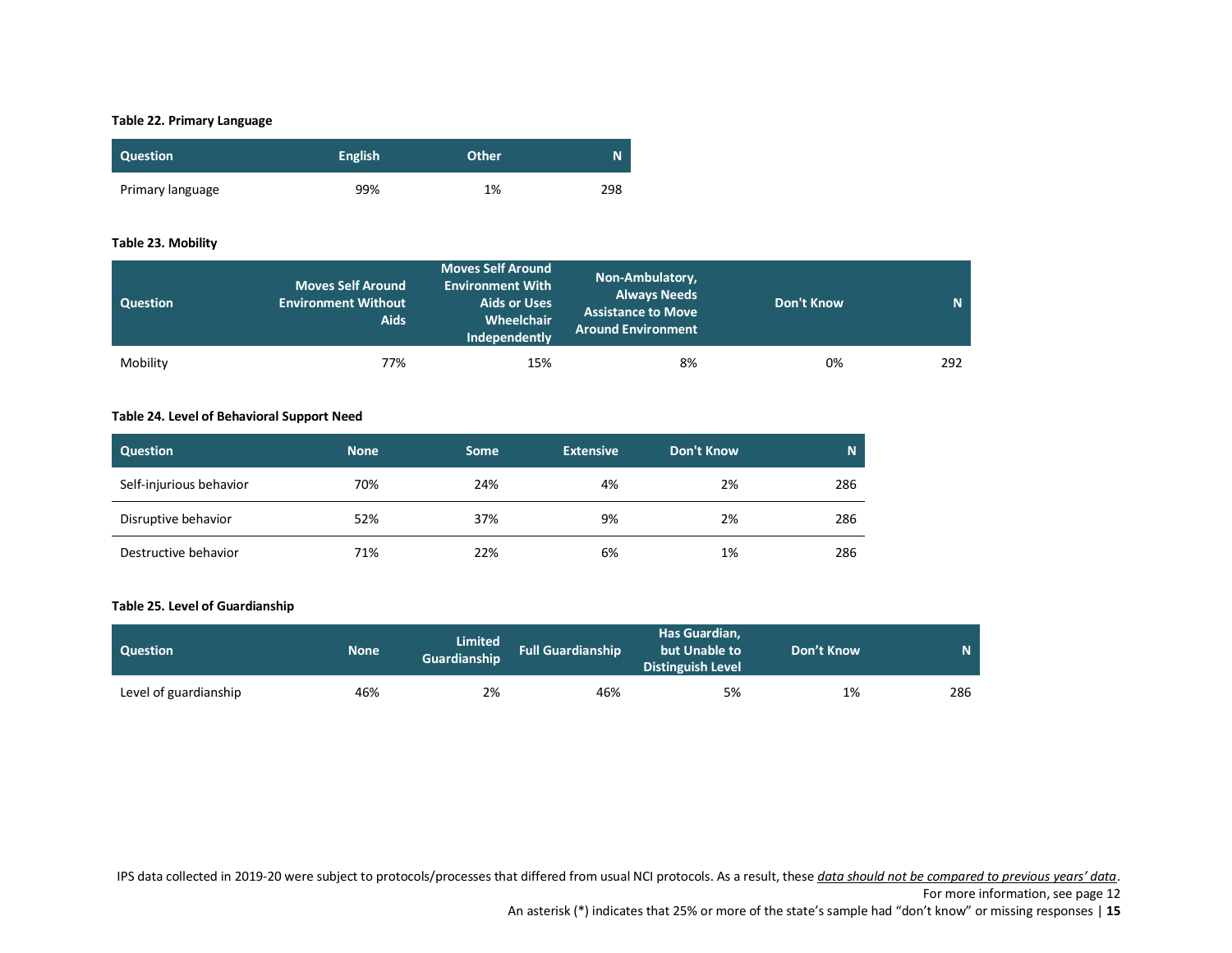#### <span id="page-15-0"></span>**Table 26. Guardian's Relationship to Person**

| <b>Question</b>                      | Family | Friend | <b>Public Guardian</b><br>or Public<br><b>Administrator</b> | Financial<br><b>Institution</b> | <b>Non-profit</b><br><b>Guardianship</b><br>Agency | For-profit<br>Guardianship<br>Agencv | Other | <b>Don't Know</b> |     |
|--------------------------------------|--------|--------|-------------------------------------------------------------|---------------------------------|----------------------------------------------------|--------------------------------------|-------|-------------------|-----|
| Guardian's relationship<br>to person | 86%    | 4%     | 5%                                                          | 0%                              | 5%                                                 | 0%                                   | 0%    | 1%                | 153 |

# <span id="page-15-1"></span>**Table 27. Person's Funding Supports**

*New item for 2019-20 reporting; categories are not mutually exclusive*

| <b>Question</b>  | <b>ICF/IID</b> | <b>Medicaid HCBS Waiver</b><br><b>Funded Services</b> | <b>Medicaid State Plan</b> | <b>Exclusively supported</b><br>by State funds (no<br><b>Medicaid services</b><br>beyond health care) | Don't know | $\mathbf{N}$ . |
|------------------|----------------|-------------------------------------------------------|----------------------------|-------------------------------------------------------------------------------------------------------|------------|----------------|
| Funding supports | 0%             | 100%                                                  | 0%                         | 0%                                                                                                    | 0%         | 304            |

# <span id="page-15-2"></span>**Table 28. Person Currently Receives Medicare**

*New item for 2019-20 reporting; categories are not mutually exclusive*

| <b>Question</b>                        | <b>Yes</b> | <b>No</b> | Don't Know |     |
|----------------------------------------|------------|-----------|------------|-----|
| Person currently<br>receives Medicare* | 60%        | 0%        | 41%        | 304 |

IPS data collected in 2019-20 were subject to protocols/processes that differed from usual NCI protocols. As a result, these *data should not be compared to previous years' data*.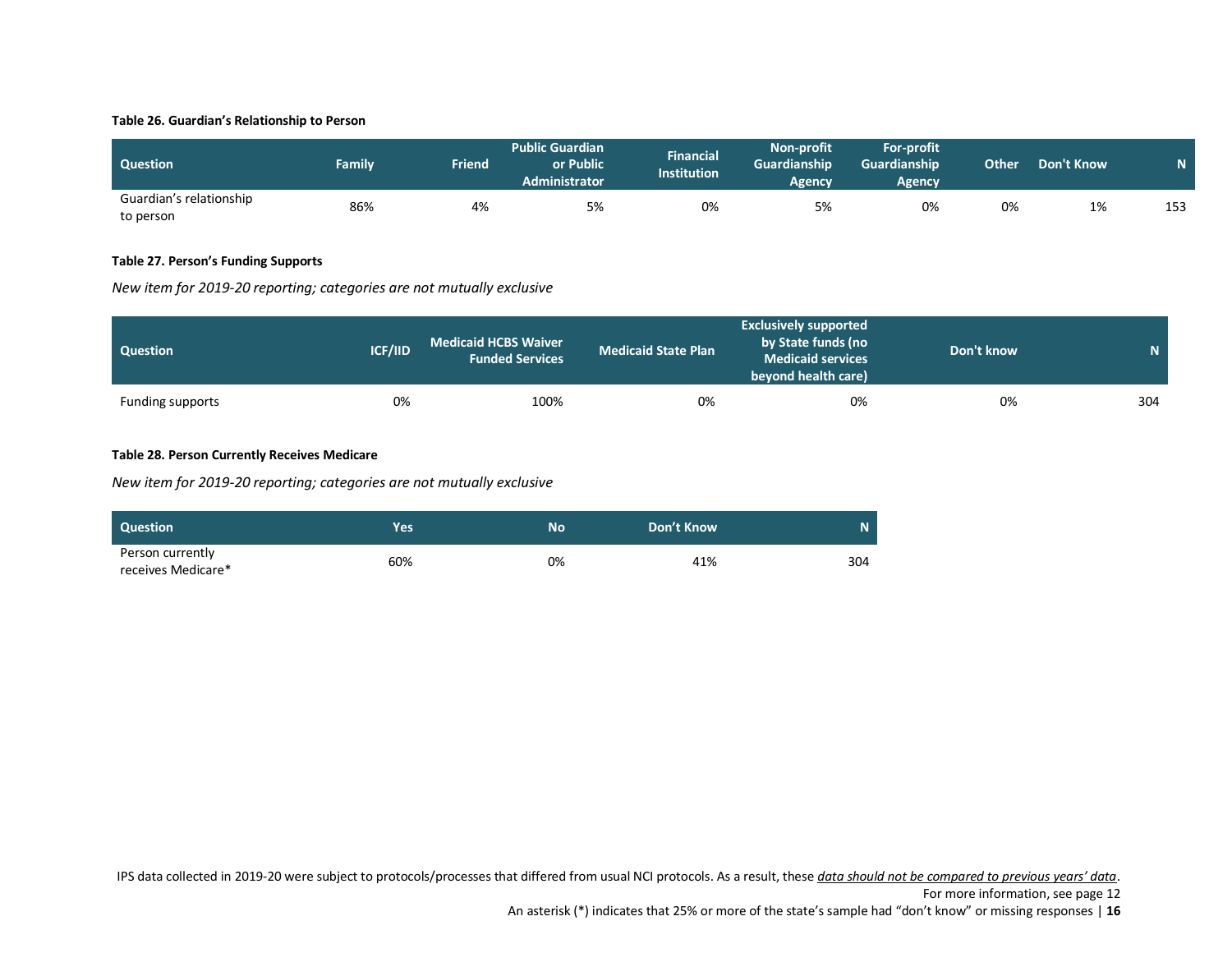# <span id="page-16-0"></span>Choice and Decision-Making<sup>1</sup>

*People make choices about their lives and are actively engaged in planning their services and supports.*

### <span id="page-16-1"></span>**Table 29. Choice and Decision-Making**

| <b>Question</b>                                                                                         | Person made the<br>choice | Person had some<br>input | Someone else<br>chose | N   |
|---------------------------------------------------------------------------------------------------------|---------------------------|--------------------------|-----------------------|-----|
| Who chose the place where you live? Among those who do not live in the family home.                     | 30%                       | 50%                      | 20%                   | 134 |
| Did you choose the people you live with? Among those who do not live in the family home.                | 37%                       | 26%                      | 37%                   | 132 |
| Do you choose (or pick) your staff?                                                                     | 22%                       | 55%                      | 23%                   | 255 |
| Who decides your daily schedule?                                                                        | 56%                       | 31%                      | 13%                   | 289 |
| Who decides how you spend your free time?                                                               | 78%                       | 16%                      | 6%                    | 290 |
| Do you choose what you buy with your spending money?                                                    | 53%                       | 38%                      | 10%                   | 280 |
| Who chose (or picked) your day program or workshop? Among those who go to a day<br>program or workshop. | 27%                       | 47%                      | 27%                   | 150 |
| Who chose the place where you work? Among those with a paid community job.                              | 32%                       | 58%                      | 9%                    | 74  |

### <span id="page-16-2"></span>**Table 30. Choice and Decision-Making (continued)**

 $\overline{\phantom{a}}$ 

| <b>Question</b>                                                      | Yes | <b>No</b> | N   |
|----------------------------------------------------------------------|-----|-----------|-----|
| Can you change your case manager/service coordinator if you want to? | 89% | 11%       | 261 |
| Do you have enough choice about your daily schedule?                 | 94% | 6%        | 283 |
| Do you have enough choice about what to do in your free time?        | 95% | 5%        | 288 |

 $^1$  In previous years, measures that fell within the Choice and Decision-making domain were risk-adjusted. NCI did not conduct risk-adjustment for reporting in 2019-20.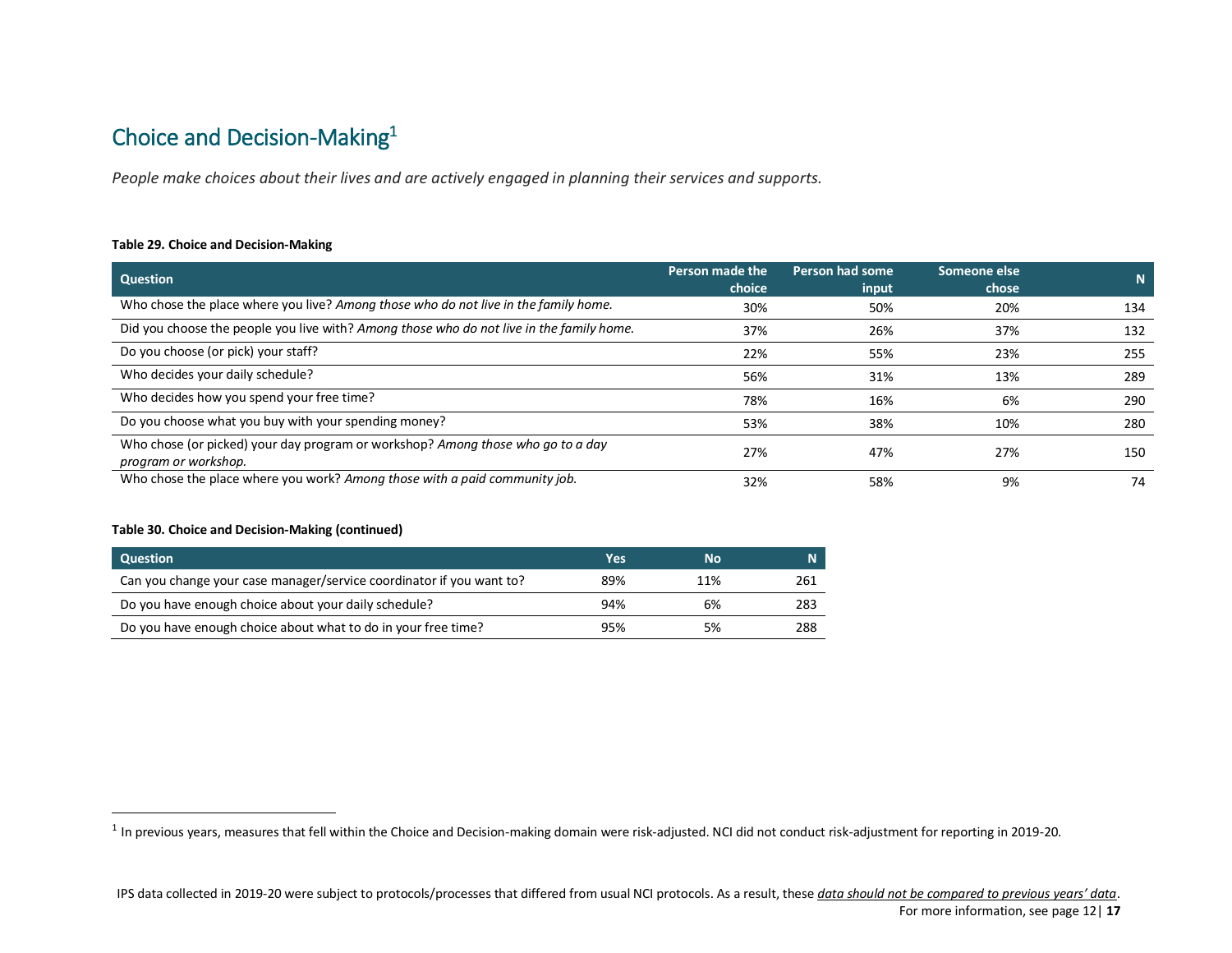### <span id="page-17-0"></span>**Table 31. Choice and Decision-Making Scales<sup>2</sup>**

 $\overline{a}$ 

| <b>Scale</b>           | <b>Mean</b> | N   | Std.<br><b>Deviation</b> |
|------------------------|-------------|-----|--------------------------|
| Life Decisions Scale   | 78%         | 274 | 34%                      |
| Everyday Choices Scale | 90%         | 291 | 23%                      |

 $^2$ The Life Decisions Scale and the Everyday Choices scales were calculated by adding and averaging Choice items. The Life Decisions includes choice of: residence, work, day activity, staff, and roommates. The Everyday Choices scale includes choice of: daily schedule, how to spend money, and free time activities.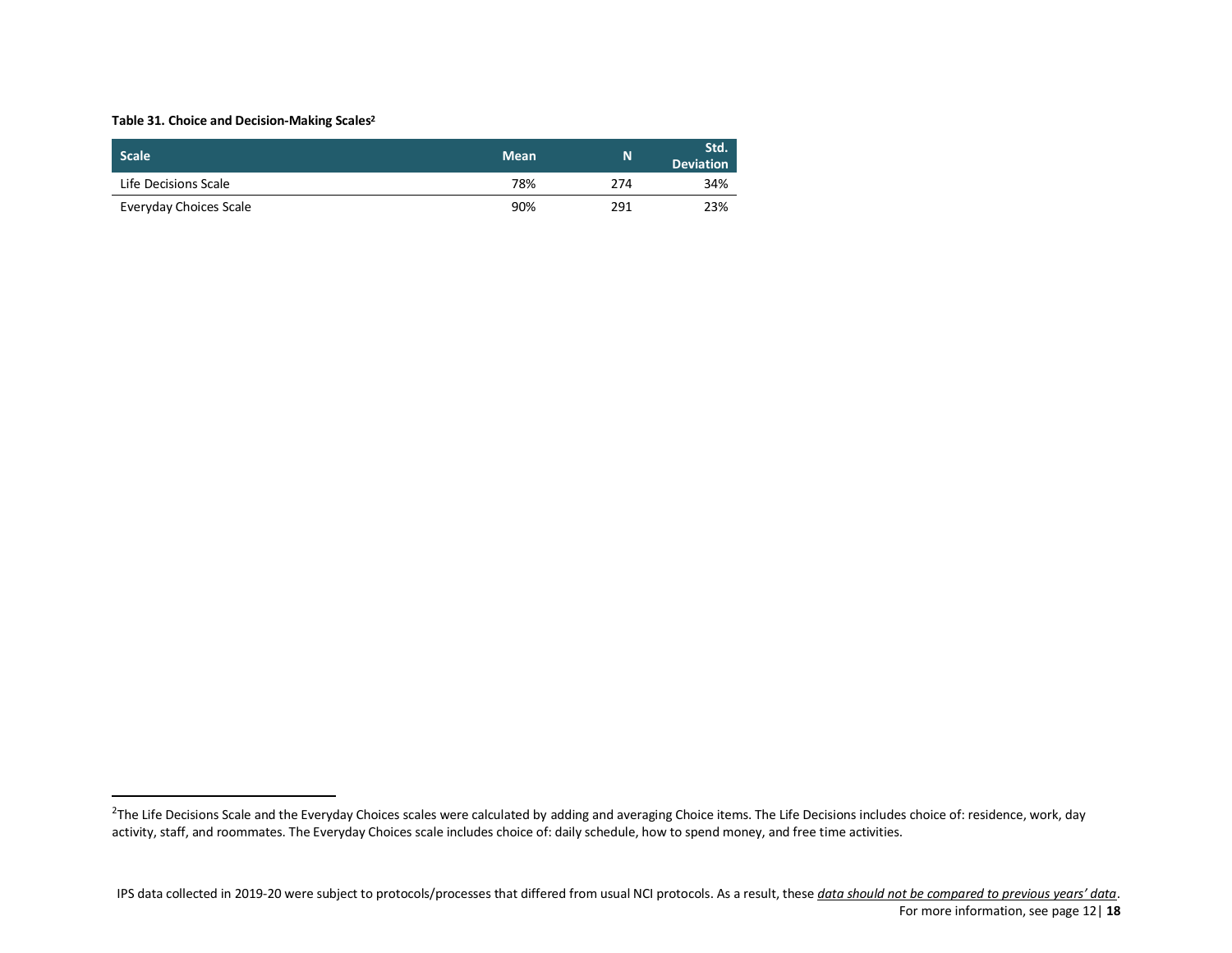# <span id="page-18-0"></span>**Work**

*People have paid jobs in community-based settings or have otherwise meaningful day activities.*

# **NCI reports on four types of paid community jobs:**

- 1. Individual job without publicly funded supports—an individual job in which the person does not receive state or other funded supports;
- 2. Individual job with publicly funded supports— an individual job in which the person receives state or other funded supports;
- 3. Group-supported—a job that takes part in a community setting but is done with a group of individuals with disabilities (e.g., work crew). Group-supported jobs may or may not receive publicly funded supports; and
- 4. Community job in a business that primarily hires people with disabilities—a job where the employees with disabilities interact with the non-disabled population; this job is not in a traditional sheltered workshop and is NOT an enclave. This type was added to our definition of 'paid community job' in 2017-18.

An asterisk (\*) indicates that 25% or more of the state's sample had "don't know" or missing responses | **19**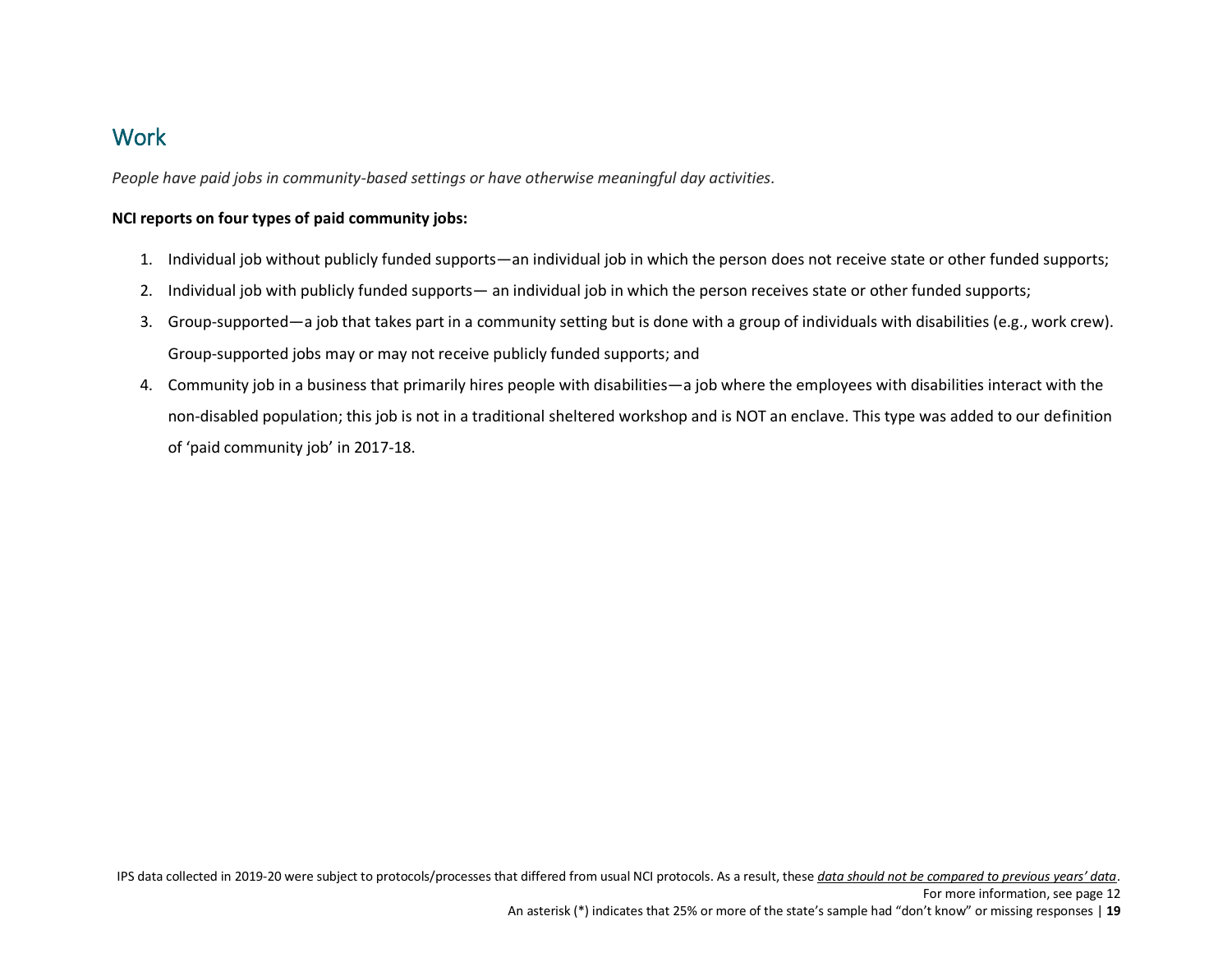# <span id="page-19-0"></span>**Table 32. Has a paid community job; individual, group and/or in a business that primarily hires people with disabilities**

*Information may have been obtained through state records*

| <b>Question</b>        | Yes |     |
|------------------------|-----|-----|
| Has paid community job | 30% | 282 |

## <span id="page-19-1"></span>**Table 33. Type of paid community job (of those with paid community job)**

*Information may have been obtained through state records*

| <b>Question</b>               | Individual job<br>without publicly<br>funded supports | Individual job with<br>publicly funded<br>supports | Individual job | Group job with or<br>without publicly<br>funded supports | Group job N | Paid work in a<br>community business<br>that primarily hires<br>people with<br>disabilities | Paid work in a<br>community business<br>that primarily hires<br>people with<br>disabilities N |
|-------------------------------|-------------------------------------------------------|----------------------------------------------------|----------------|----------------------------------------------------------|-------------|---------------------------------------------------------------------------------------------|-----------------------------------------------------------------------------------------------|
| Type of paid community<br>job | 26%                                                   | 32%                                                | 81             | 33%                                                      | 82          | 25%                                                                                         | 81                                                                                            |

# <span id="page-19-2"></span>**Table 34. Average biweekly hours and average hourly wage by type of paid community job**

*Information may have been obtained through state records*

| <b>Question</b>        | Individual without<br>publicly funded<br>supports | N.  | Individual with<br>publicly funded<br>supports | N.   | Group with or<br>without publicly<br>funded supports | N   | Paid work in a<br>community business<br>that primarily hires<br>people with<br>disabilities |     |
|------------------------|---------------------------------------------------|-----|------------------------------------------------|------|------------------------------------------------------|-----|---------------------------------------------------------------------------------------------|-----|
| Average biweekly hours | n/a                                               | n/a | 15.3                                           | 26.0 | n/a                                                  | n/a | n/a                                                                                         | n/a |
| Average hourly wage    | n/a                                               | n/a | \$11.73                                        | 26   | n/a                                                  | n/a | n/a                                                                                         | n/a |

IPS data collected in 2019-20 were subject to protocols/processes that differed from usual NCI protocols. As a result, these *data should not be compared to previous years' data*.

For more information, see page 12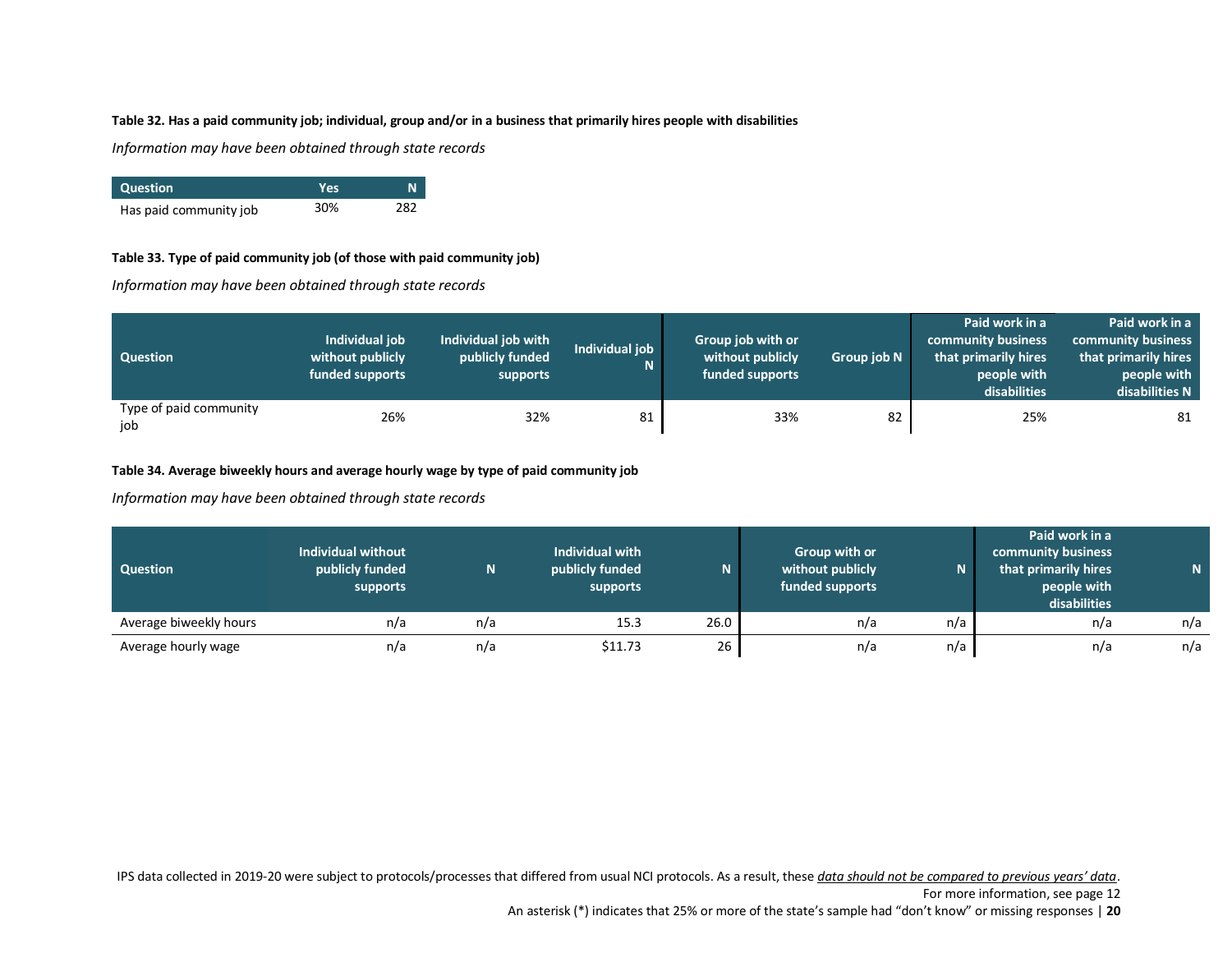#### <span id="page-20-0"></span>**Table 35. Length of employment and receives paid time off (among those with a paid community job)**

*Information may have been obtained through state records*

| <b>Question</b>                                                                            | Average |    |
|--------------------------------------------------------------------------------------------|---------|----|
| Length of employment (in months)                                                           | 51.7    | 69 |
| Receives paid time off (for example, paid vacation and/or sick time) at paid community job | 23%     | 39 |

#### <span id="page-20-1"></span>**Table 36. Four most common job industries (among those reported to have a job in the community) 3**

*Categories are not mutually exclusive; therefore, N is not shown; information may have been obtained through state records*

| <b>Question</b>          | <b>Building or grounds</b><br>maintenance | Food preparation or<br>food service | <b>Retail</b> | Assembly,<br>manufacturing or<br>packaging |
|--------------------------|-------------------------------------------|-------------------------------------|---------------|--------------------------------------------|
| Most common job industry | 23%                                       | 8%                                  | 0%            | 2%                                         |

### <span id="page-20-2"></span>**Table 37. Does not have paid community job and would like a paid community job**

| Question                                    | Yes | In-between | No  |     |
|---------------------------------------------|-----|------------|-----|-----|
| Would you like a paid job in the community? | 50% | 14%        | 36% | 104 |

 $\overline{\phantom{a}}$ 

<sup>&</sup>lt;sup>3</sup> Most common jobs are based on national NCI trends of most common job industry.

IPS data collected in 2019-20 were subject to protocols/processes that differed from usual NCI protocols. As a result, these *data should not be compared to previous years' data*.

An asterisk (\*) indicates that 25% or more of the state's sample had "don't know" or missing responses | **21**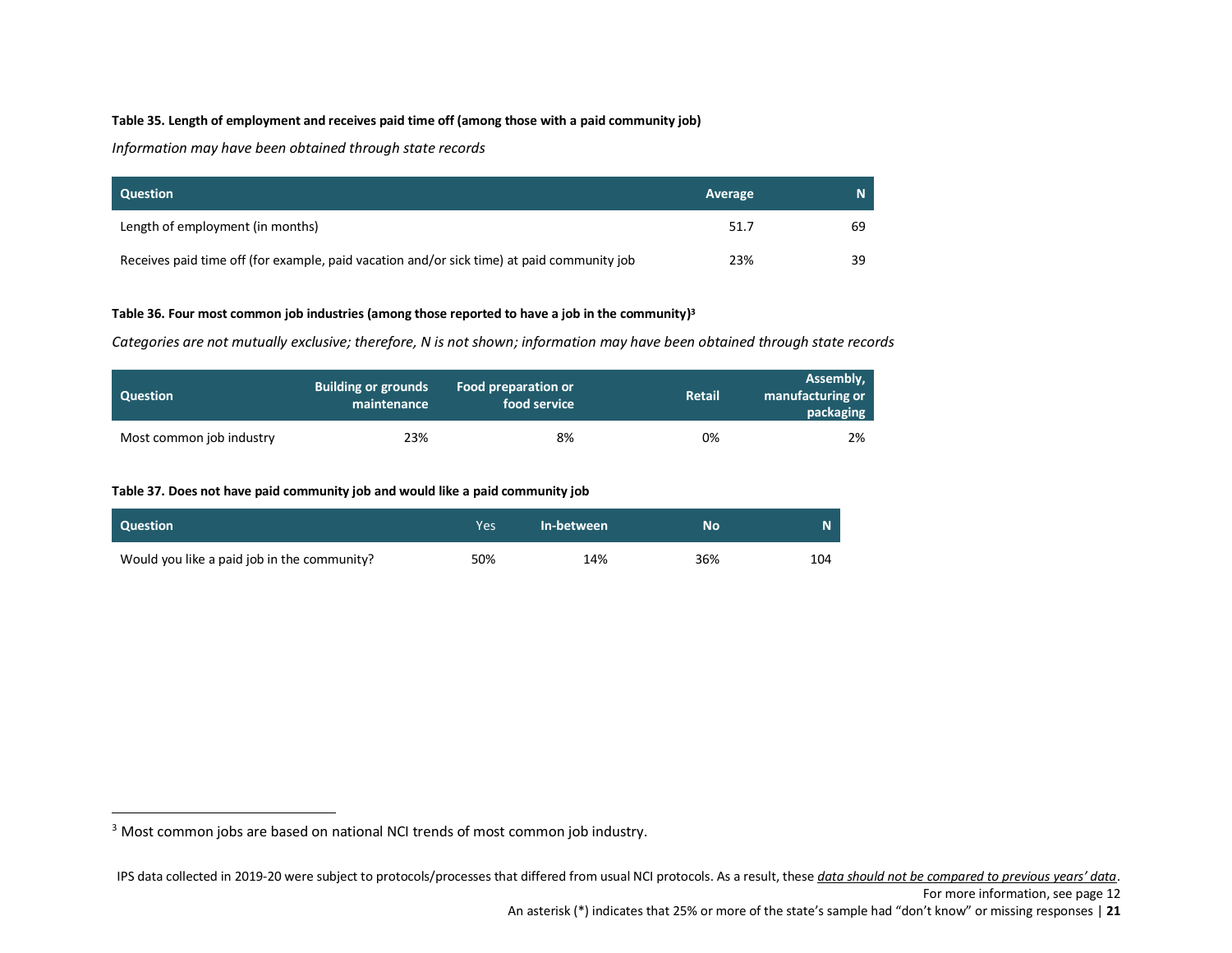### <span id="page-21-0"></span>**Table 38. Reasons does not want a paid community job (among those who do not currently have and do not want a paid community job)**

*Categories are not mutually exclusive; therefore, N is not shown*

| <b>Reasons Does Not Want a Job</b>                   | Yes |
|------------------------------------------------------|-----|
| <b>Transportation Challenges</b>                     | 4%  |
| Accessibility                                        | 2%  |
| <b>Health Limitations</b>                            | 42% |
| Not Enough Support                                   | 4%  |
| Feeling Unwelcome in the Community                   | 4%  |
| <b>Feeling Unsafe</b>                                | 0%  |
| No Jobs Currently Available                          | 6%  |
| Lack of Information                                  | 2%  |
| Retired                                              | 10% |
| <b>Financially Secure</b>                            | 2%  |
| Don't Want to Affect Current Benefits                | 4%  |
| Likes What Currently Does and Doesn't Want to Change | 6%  |
| Lack of Equipment                                    | 0%  |
| Other                                                | 17% |
| Don't know                                           | 10% |

IPS data collected in 2019-20 were subject to protocols/processes that differed from usual NCI protocols. As a result, these *data should not be compared to previous years' data*.

For more information, see page 12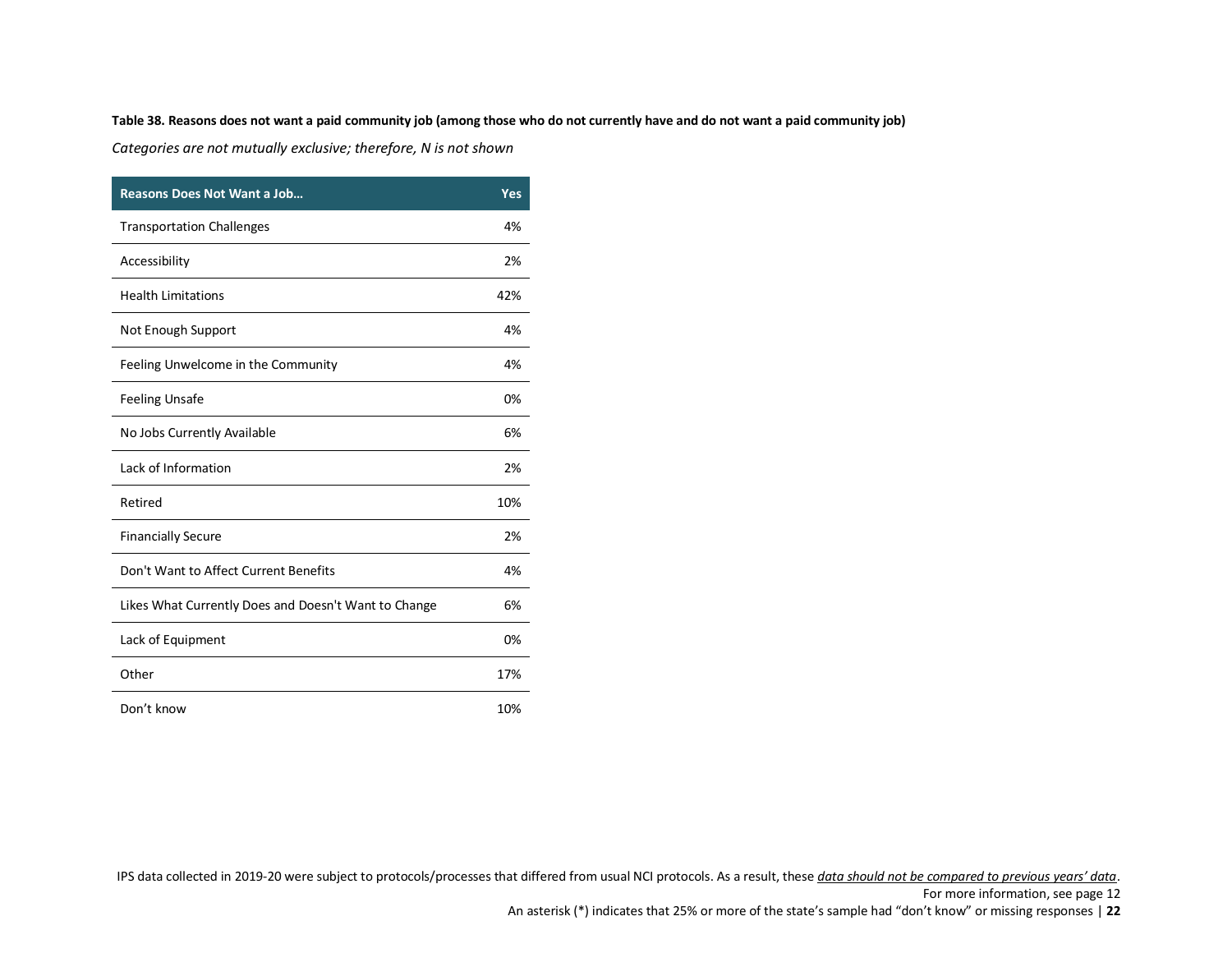### <span id="page-22-0"></span>**Table 39. Employment goals and other activities**

| Question                                                                                                                                                                          | Yes | <b>No</b> | 'N J |
|-----------------------------------------------------------------------------------------------------------------------------------------------------------------------------------|-----|-----------|------|
| Is community employment a goal in this person's service plan? Among all respondents; Information may have been obtained through<br>state records.                                 | 28% | 72%       | 279  |
| Is community employment a goal in this person's service plan? Among those without a paid community job who want one;<br>information may have been obtained through state records. | 31% | 69%       | 51   |
| Do you take classes or training to help you get a job, a better job or do better at the job you have now?                                                                         | 38% | 62%       | 206  |
| Do you go to a day program or sheltered workshop?                                                                                                                                 | 65% | 35%       | 213  |
| Do you volunteer?                                                                                                                                                                 | 49% | 51%       | 211  |

IPS data collected in 2019-20 were subject to protocols/processes that differed from usual NCI protocols. As a result, these *data should not be compared to previous years' data*.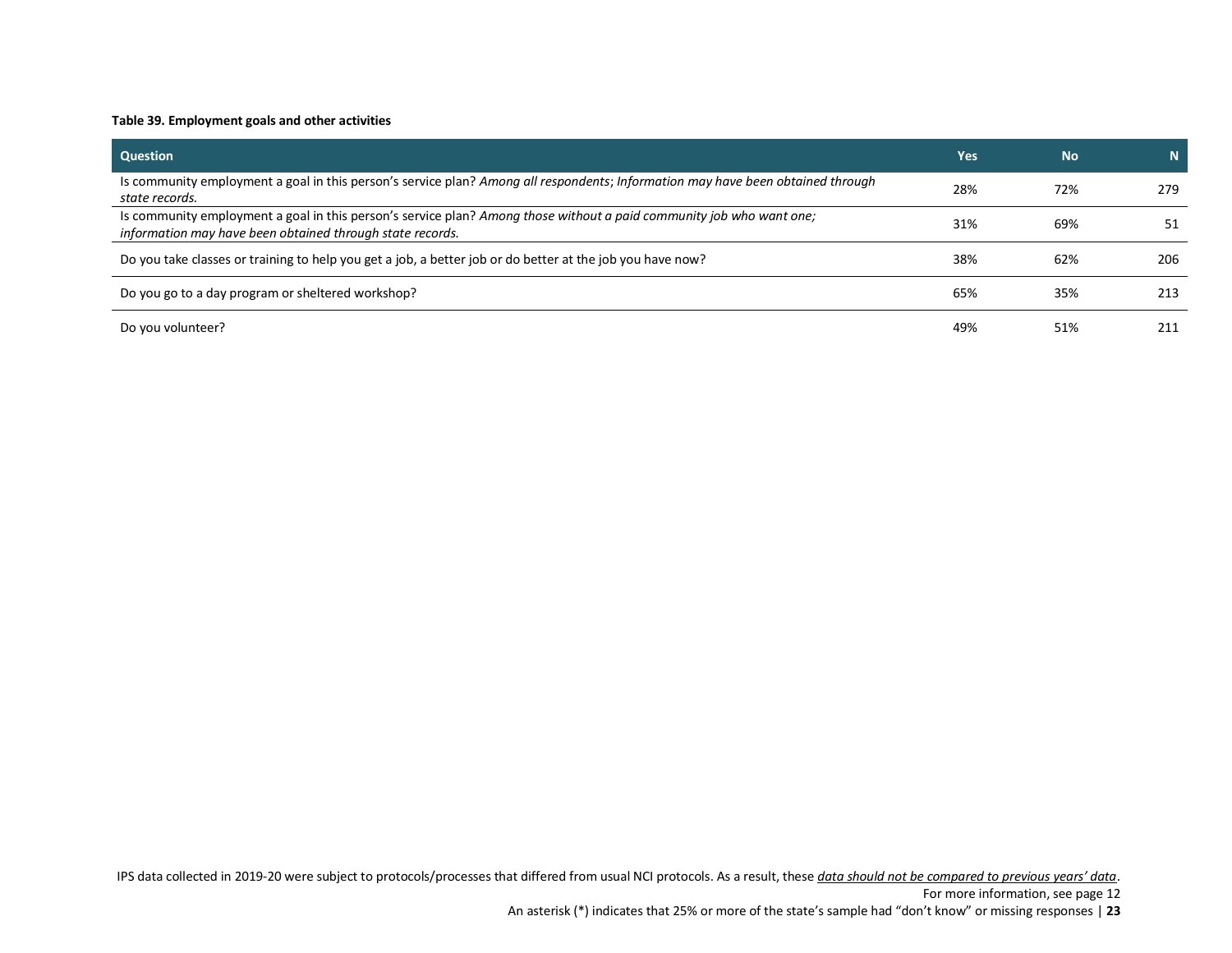# <span id="page-23-0"></span>Self-Direction

*People participate in directing their own supports and services.*

#### <span id="page-23-1"></span>**Table 40. Using a self-directed supports option**

*Information may have been obtained through state records*

| <b>Question</b>                       | Yes | N   |
|---------------------------------------|-----|-----|
| Using a self-directed supports option | 1%  | 304 |

#### <span id="page-23-2"></span>**Table 41. People who make decisions or have input in making decisions for how budget for services is used (among those using a self-directed supports option)**

*Proxy respondents were allowed for this question.*

| <b>Question</b>                                                                                    | <b>Individual</b> | Individual and<br><b>Family or</b><br><b>Friends</b> | <b>Family Member</b><br>or Friends | <b>Case Manager</b><br>or Other State<br><b>Employee</b> |     |
|----------------------------------------------------------------------------------------------------|-------------------|------------------------------------------------------|------------------------------------|----------------------------------------------------------|-----|
| People who make decisions or have input in making decisions for<br>how budget for services is used | n/a               | n/a                                                  | n/a                                | n/a                                                      | n/a |

#### <span id="page-23-3"></span>**Table 42. Self-direction**

*Responses among those using a self-directed supports option*

| <b>Question</b>                                                                                                                          | Yes | Maybe, not<br>sure | <b>No</b> |     |
|------------------------------------------------------------------------------------------------------------------------------------------|-----|--------------------|-----------|-----|
| Do you hire and manage your staff? Proxy respondents were allowed for this question.                                                     | n/a | n/a                | n/a       | n/a |
| Can you make changes to budget/services if you need to? Proxy respondents were allowed for this<br>question.                             | n/a | n/a                | n/a       | n/a |
| Do you have enough help deciding how to use your budget/services? Proxy respondents were<br>allowed for this question.                   | n/a | n/a                | n/a       | n/a |
| Do you get enough information about how much money is left in your budget/services? Proxy<br>respondents were allowed for this question. | n/a | n/a                | n/a       | n/a |

IPS data collected in 2019-20 were subject to protocols/processes that differed from usual NCI protocols. As a result, these *data should not be compared to previous years' data*.

For more information, see page 12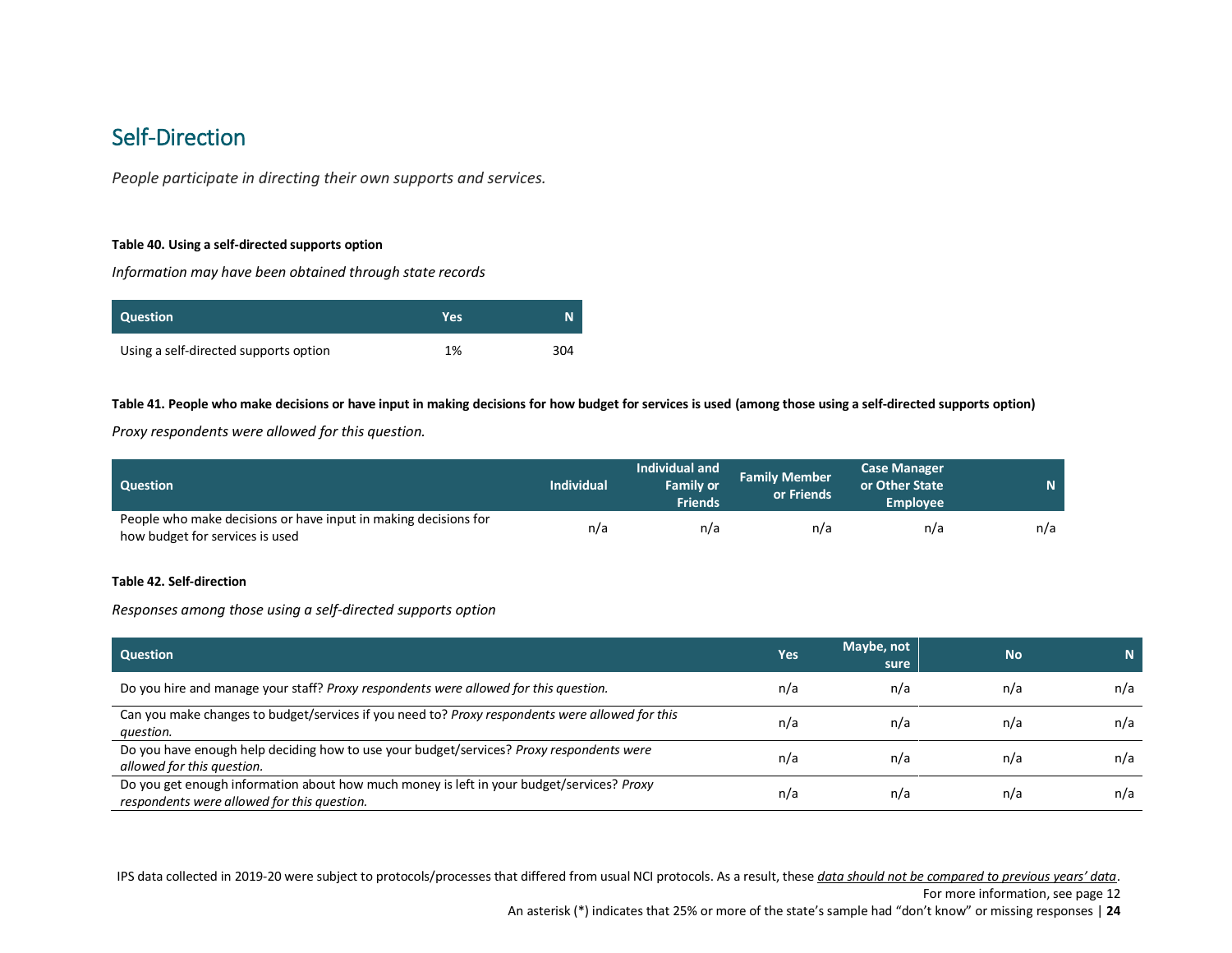| <b>Question</b>                                                                                                                                                         | <b>Yes</b> | Maybe, not<br>sure | No  |     |
|-------------------------------------------------------------------------------------------------------------------------------------------------------------------------|------------|--------------------|-----|-----|
| Is info easy to understand? Among those who get information about how much money is left in<br>their budget/services; proxy respondents were allowed for this question. | n/a        | n/a                | n/a | n/a |

IPS data collected in 2019-20 were subject to protocols/processes that differed from usual NCI protocols. As a result, these *data should not be compared to previous years' data*.

An asterisk (\*) indicates that 25% or more of the state's sample had "don't know" or missing responses | **25**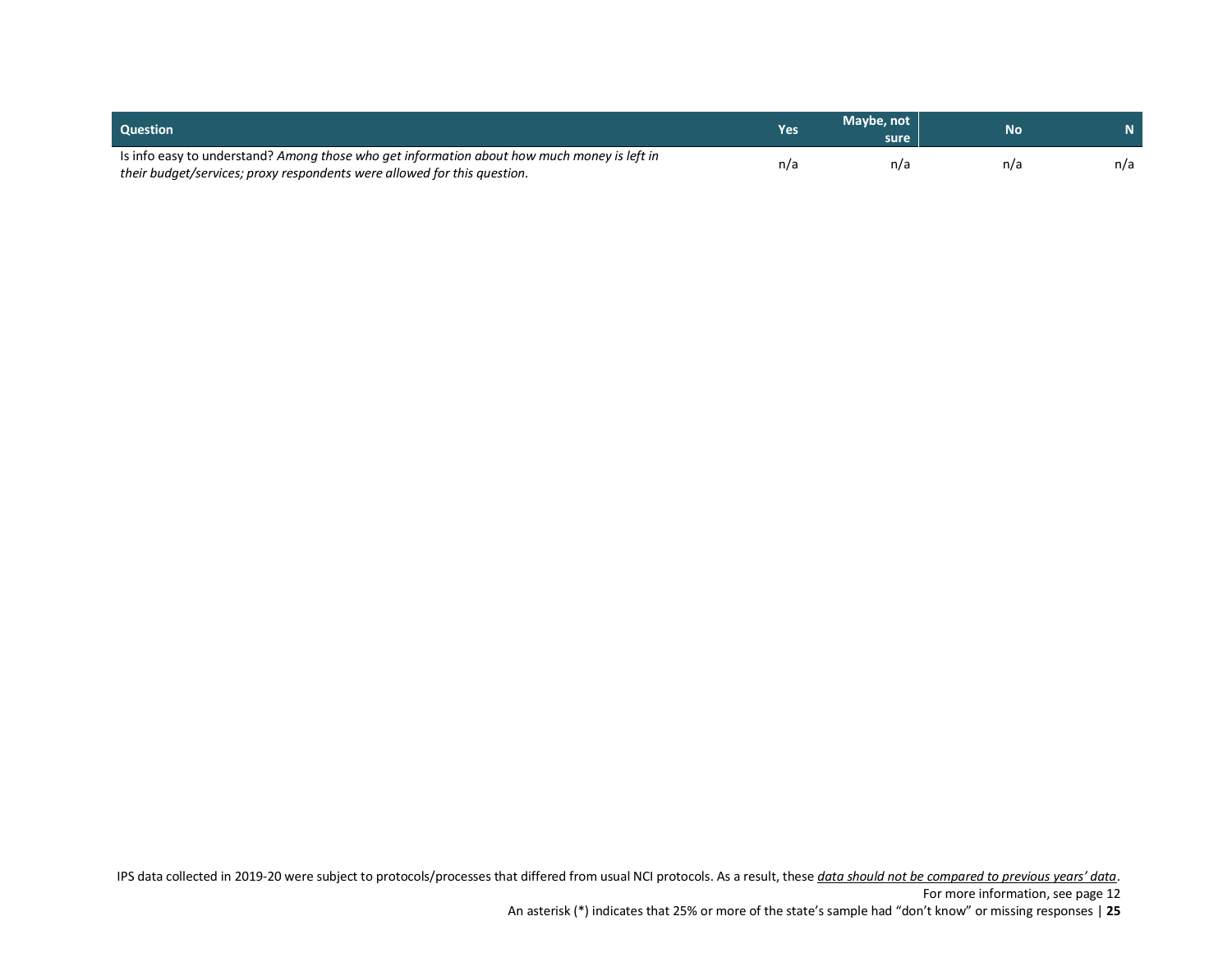<span id="page-25-0"></span>**Table 43. Frequency with which the person gets information about budget/services (among those using a self-directed supports option and who get information about how much money is left in their budget/services)**

*Proxy respondents were allowed for this question.*

| <b>Question</b>                                                                           | <b>At Least Every</b><br><b>Three Months</b> | <b>About Twice a</b><br>Year | <b>Once a Year or</b><br>Less | $\mathbf N$ . |
|-------------------------------------------------------------------------------------------|----------------------------------------------|------------------------------|-------------------------------|---------------|
| How often do you get information about how much<br>money is left in your budget/services? | n/a                                          | n/a                          | n/a                           | n/a           |

IPS data collected in 2019-20 were subject to protocols/processes that differed from usual NCI protocols. As a result, these *data should not be compared to previous years' data*.

An asterisk (\*) indicates that 25% or more of the state's sample had "don't know" or missing responses | **26**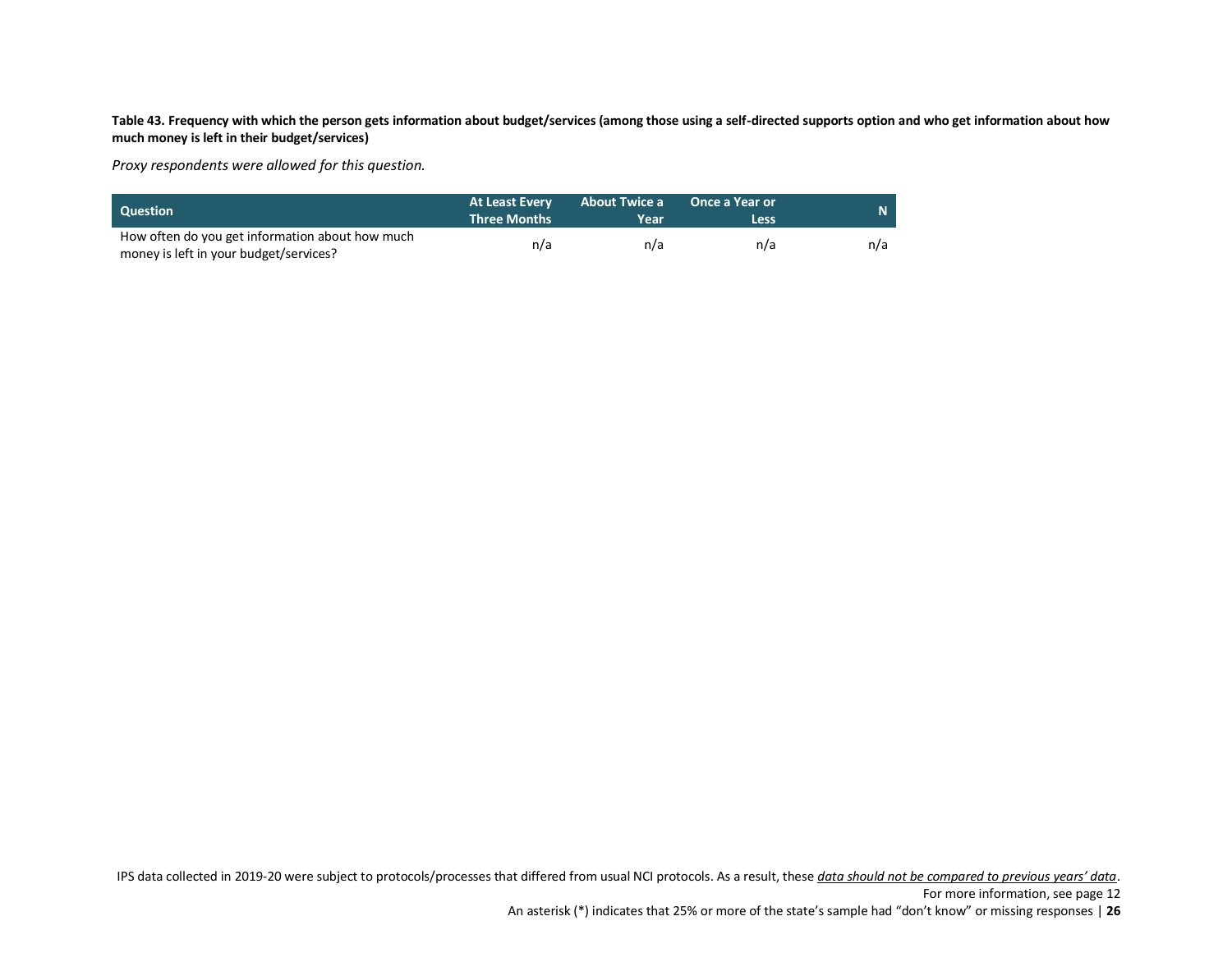# <span id="page-26-0"></span>Community Inclusion, Participation and Leisure

*People participate in activities in their community and have opportunities to do things that they enjoy in the community.*

#### <span id="page-26-1"></span>**Table 44. Number of times took part in activities in the community in the past month**

| <b>Question</b>                                                                                                                                  | 0 times | 1-2 time | 3-4 times | 5 or more<br>times | N   |
|--------------------------------------------------------------------------------------------------------------------------------------------------|---------|----------|-----------|--------------------|-----|
| How many times did you go shopping in the past month? Proxy respondents were allowed for this<br>question.                                       | 7%      | 16%      | 29%       | 48%                | 288 |
| How many times did you go out on errands in the past month? Proxy respondents were allowed for this<br>question.                                 | 9%      | 30%      | 30%       | 30%                | 282 |
| How many times did you go out for entertainment in the past month? Proxy respondents were allowed<br>for this question.                          | 21%     | 28%      | 19%       | 32%                | 291 |
| How many times did you go out to eat in the past month? Proxy respondents were allowed for this<br>question.                                     | 10%     | 20%      | 23%       | 47%                | 290 |
| How many times did you go out to religious service or spiritual practice in the past month? Proxy<br>respondents were allowed for this question. | 53%     | 13%      | 25%       | 9%                 | 290 |

#### <span id="page-26-2"></span>**Table 45. Other community activities**

| <b>Question</b>                                                                                  | Yes | No  | 'NZ |
|--------------------------------------------------------------------------------------------------|-----|-----|-----|
| In the past year, did you go away on vacation? Proxy respondents were allowed for this question. | 58% | 42% | 291 |
| Are you a part of any community groups? Proxy respondents were allowed for this question.        | 36% | 64% | 291 |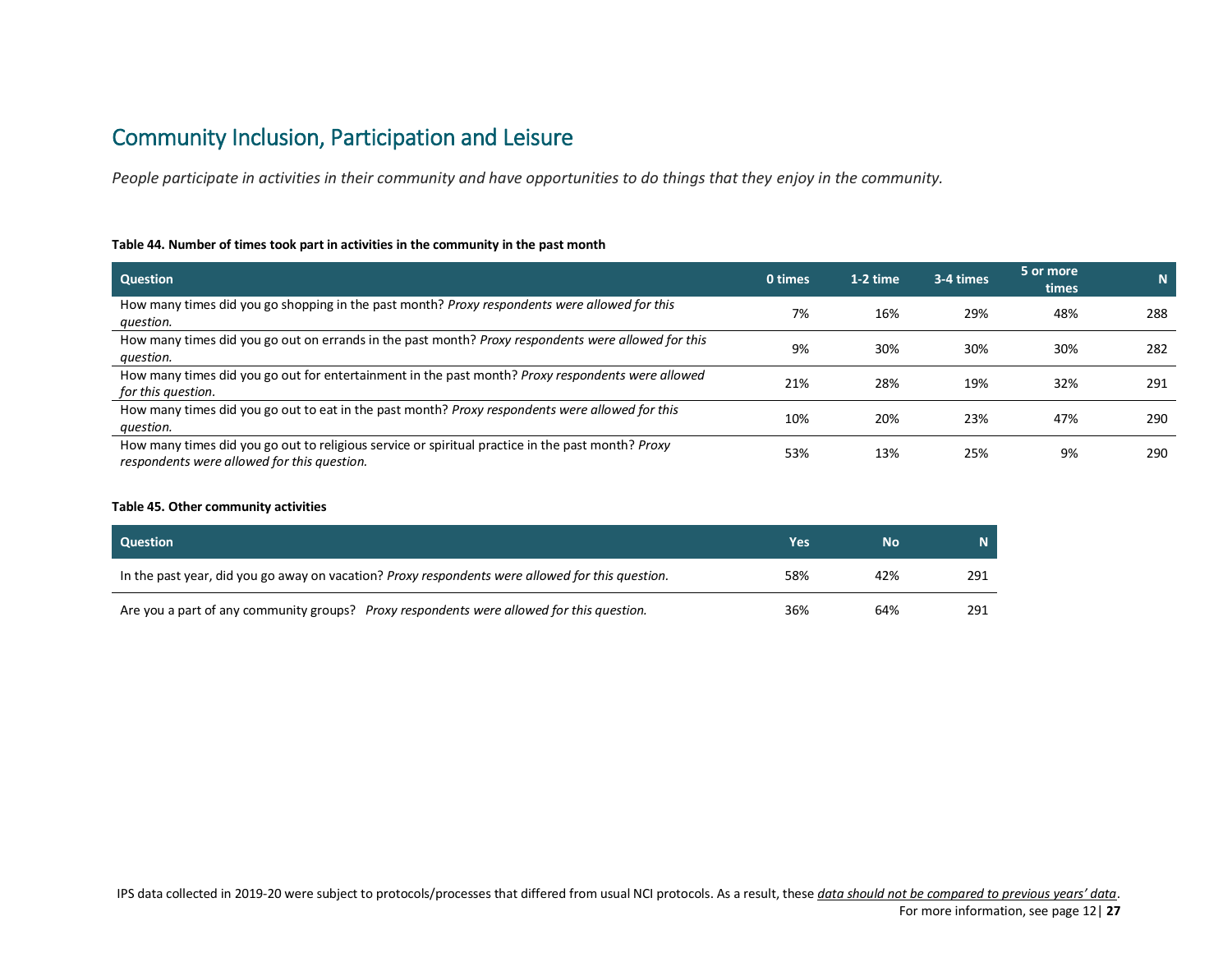# <span id="page-27-0"></span>**Table 46. People person typically does community activities with**

| <b>Question</b>                                                                                                                 | <b>Alone</b> | Friend(s) | Family | Housemate | <b>Staff</b> | <b>Other</b> | N.  |
|---------------------------------------------------------------------------------------------------------------------------------|--------------|-----------|--------|-----------|--------------|--------------|-----|
| Who do you usually go out shopping with? Proxy respondents were allowed<br>for this question.                                   | 14%          | 23%       | 61%    | 16%       | 53%          | 3%           | 288 |
| Who do you usually go out on errands with? Proxy respondents were<br>allowed for this question.                                 | 11%          | 10%       | 55%    | 10%       | 45%          | 1%           | 282 |
| Who do you usually go out for entertainment with? Proxy respondents<br>were allowed for this question.                          | 5%           | 36%       | 48%    | 13%       | 44%          | 3%           | 291 |
| Who do you usually go out to eat with? Proxy respondents were allowed for<br>this question.                                     | 9%           | 38%       | 62%    | 14%       | 47%          | 3%           | 290 |
| Who do you usually go out to religious service or spiritual practice with?<br>Proxy respondents were allowed for this question. | 4%           | 11%       | 31%    | 5%        | 12%          | 0%           | 290 |
| Who do you usually go away on vacation with? Proxy respondents were<br>allowed for this question.                               | 2%           | 9%        | 45%    | 4%        | 12%          | 1%           | 291 |
| Who do you usually take part in community groups with? Proxy<br>respondents were allowed for this question.                     | 3%           | 23%       | 19%    | 3%        | 12%          | 2%           | 291 |

#### <span id="page-27-1"></span>**Table 47. Community participation and leisure**

| <b>Question</b>                                                    | Yes | In-between | <b>No</b> | Ñ   |
|--------------------------------------------------------------------|-----|------------|-----------|-----|
| Are you able to go out and do the things you like to do?           | 84% | 16%        | 0%        | 211 |
| Do you get to do the things you like to do as much as you want to? | 70% | $- -$      | 30%       | 210 |
| When you are at home, do you have enough things you like to do?    | 87% | 10%        | 2%        | 213 |
| Do you get help to learn new things?                               | 76% | 10%        | 14%       | 210 |

#### <span id="page-27-2"></span>**Table 48. Community Inclusion Scale<sup>4</sup>**

 $\overline{a}$ 

| <b>Scale</b>                     | <b>Mean</b> | N   | Std.<br><b>Deviation</b> |
|----------------------------------|-------------|-----|--------------------------|
| <b>Community Inclusion Scale</b> | 88%         | 293 | 22%                      |

<sup>&</sup>lt;sup>4</sup>The Community Inclusion Scale was calculated by averaging Community Inclusion questions. The scale includes: when out shopping in the past month; went out for errands in the past month; went out for entertainment in the past month; went out to eat in the past month.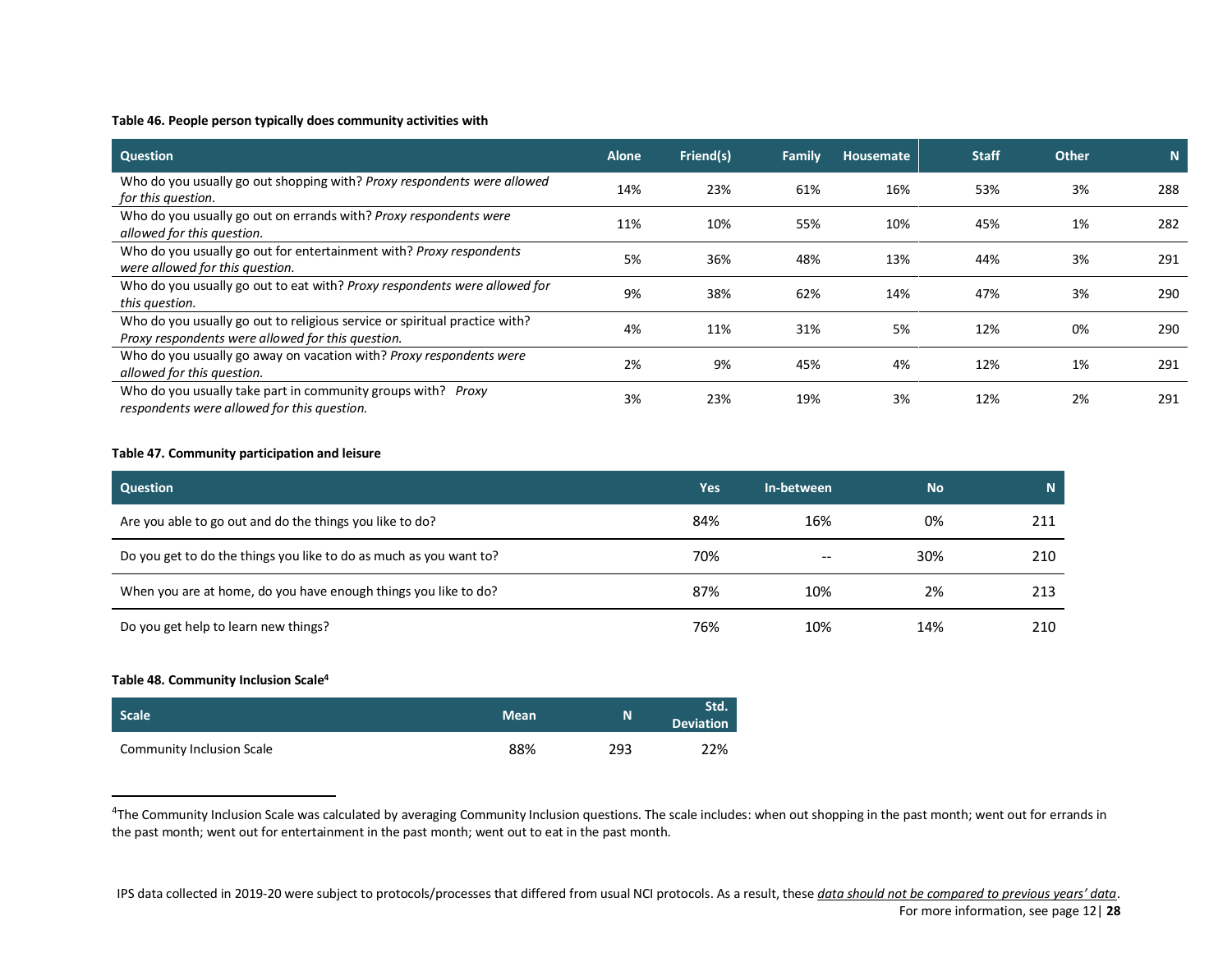# <span id="page-28-0"></span>Relationships

*People have friends and relationships and are able to maintain their friendships and relationships.*

#### <span id="page-28-1"></span>**Table 49. Has friends**

| <b>Question</b>                                                 | Yes, has friends<br>who are not<br>staff or family | Yes, all friends<br>are staff or<br>family or<br>cannot<br>determine | <b>No</b> | N   |
|-----------------------------------------------------------------|----------------------------------------------------|----------------------------------------------------------------------|-----------|-----|
| Do you have friends that you like to talk to or do things with? | 86%                                                | 9%                                                                   | 4%        | 213 |

# <span id="page-28-2"></span>**Table 50. Relationships**

| Question                                                                                                     | Yes | In-between or<br>sometimes | <b>No</b> | N   |
|--------------------------------------------------------------------------------------------------------------|-----|----------------------------|-----------|-----|
| Do you have a best friend or someone you are really close to?                                                | 80% |                            | 20%       | 212 |
| Do you want more help to make new friends or keep in contact with your friends?                              | 41% | 9%                         | 51%       | 209 |
| Can you see your friends when you want to?                                                                   | 77% | 17%                        | 6%        | 195 |
| Do you have other ways of talking, chatting or communicating with your friends when you<br>cannot see them?  | 77% | 9%                         | 14%       | 201 |
| Can you go on a date if you want to?                                                                         | 78% | 17%                        | 5%        | 166 |
| Do you ever feel lonely?                                                                                     | 7%  | 36%                        | 57%       | 208 |
| Can you see and/or communicate with your family when you want to? Among those not living<br>the family home. | 88% | 7%                         | 6%        | 105 |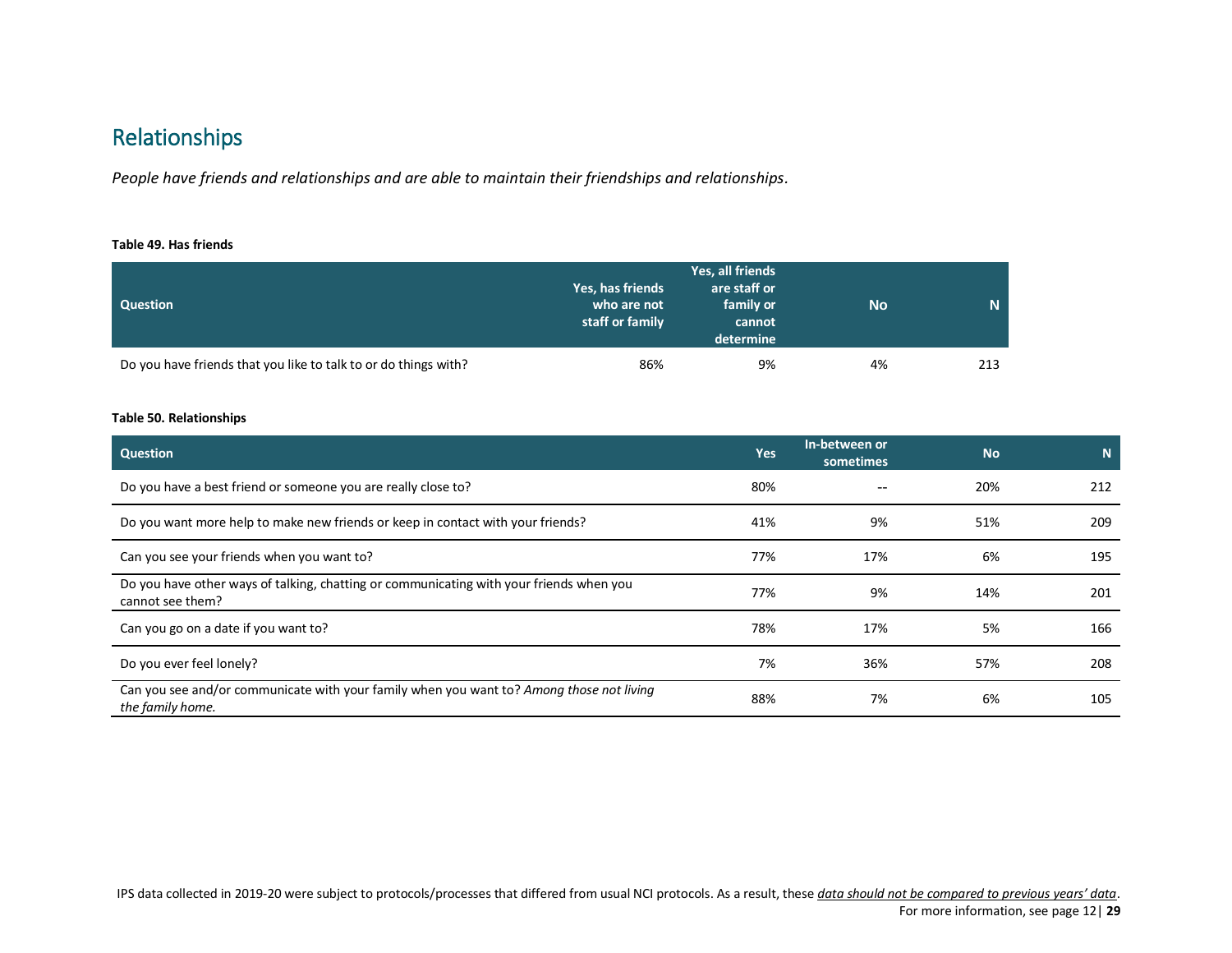# <span id="page-29-0"></span>**Satisfaction**

*People are satisfied with their everyday lives – where they live, work, and what they do during the day.* 

#### <span id="page-29-1"></span>**Table 51. Likes home or where lives**

| <b>Question</b>                          | Yes | In-between | Nο |  |
|------------------------------------------|-----|------------|----|--|
| Do you like your home or where you live? | 91% | 5%         | 4% |  |

# <span id="page-29-2"></span>**Table 52. Reasons does not like home, continued (among those who do not like their home or where they live)**

# *Categories are not mutually exclusive therefore N is not shown*

| <b>Reasons Does Not Like Home</b>       | Yes |
|-----------------------------------------|-----|
| Accessibility                           | n/a |
| Feels Unsafe in Neighborhood            | n/a |
| Home Needs Repairs or Upkeep            | n/a |
| Doesn't Feel Like Home                  | n/a |
| Problems with Roommate(s)               | n/a |
| <b>Problems with Staff</b>              | n/a |
| Wants to be Closer to Family or Friends | n/a |
| Wants More Independence                 | n/a |
| Other                                   | n/a |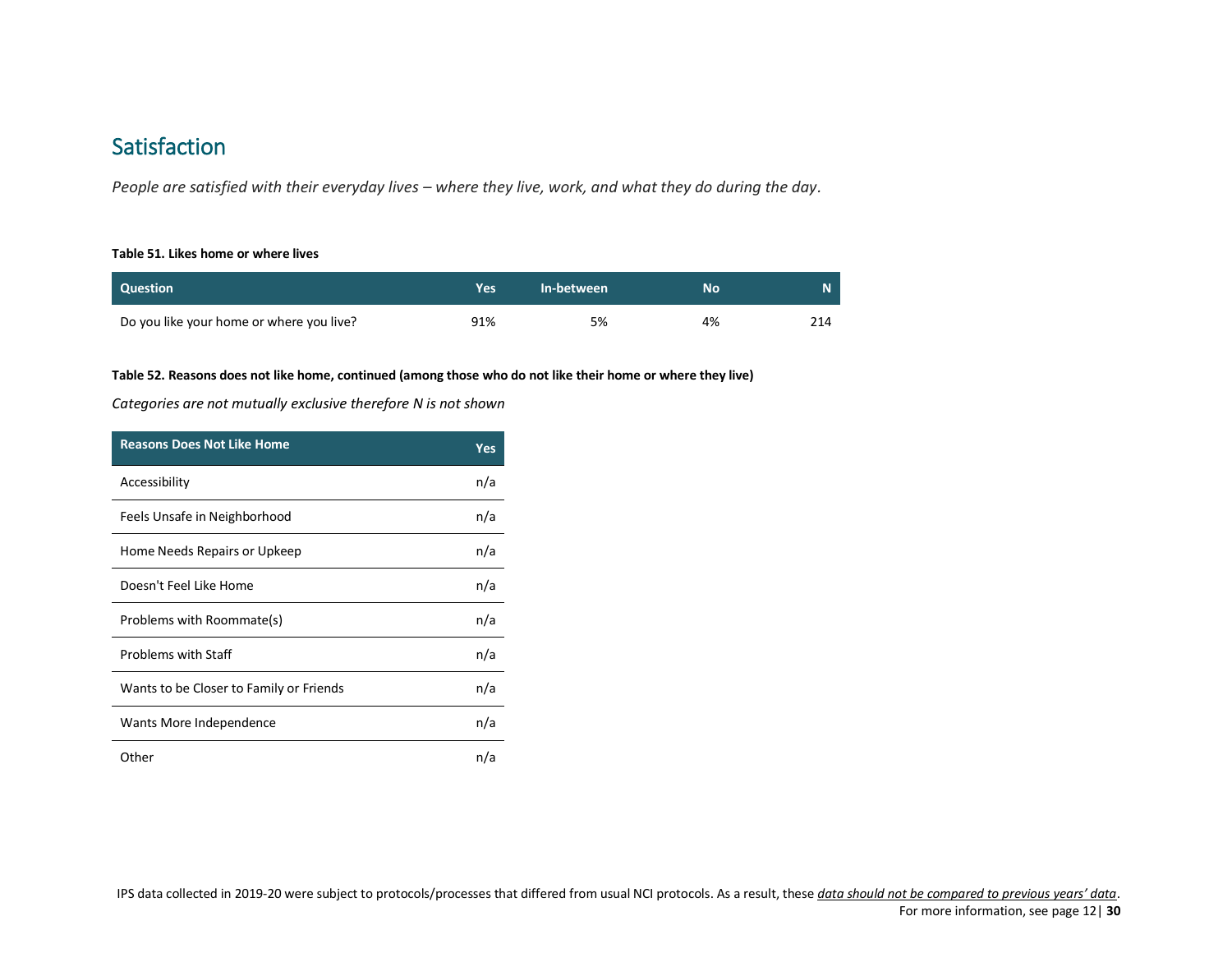#### <span id="page-30-0"></span>**Table 53. Satisfaction**

| <b>Question</b>                                                                                                              | Yes | In-between | <b>No</b> | N.  |
|------------------------------------------------------------------------------------------------------------------------------|-----|------------|-----------|-----|
| Would you like to live somewhere else?                                                                                       | 21% | 15%        | 63%       | 205 |
| Are services and supports helping you to live a good life?                                                                   | 91% | 7%         | 2%        | 211 |
| If you do have a paid job in the community, do you like working there? Among those with a<br>paid community job.             | 85% | 11%        | 4%        | 72  |
| If you do have a paid job in the community, would you like to work somewhere else? Among<br>those with a paid community job. | 28% | 15%        | 57%       | 72  |

#### <span id="page-30-1"></span>**Table 54. Satisfaction with day program or workshop**

*Among those who attend a day program or workshop*

| <b>Question</b>                        | I would like to<br>spend more<br>time there | I am happy with<br>the amount of<br>time I spend<br>there | I would like to<br>spend less time<br>there | I do not want to<br>spend any time<br>there | N.  |
|----------------------------------------|---------------------------------------------|-----------------------------------------------------------|---------------------------------------------|---------------------------------------------|-----|
| Wants to go to day program or workshop | 25%                                         | 63%                                                       | 9%                                          | 3%                                          | 136 |

# <span id="page-30-2"></span>**Table 55. Wants to do activities in the community more, less, or about the same as last month**

| <b>Question</b>                                                                                                                                                   | <b>More</b> | About the same | <b>Less</b> | N.  |
|-------------------------------------------------------------------------------------------------------------------------------------------------------------------|-------------|----------------|-------------|-----|
| Would you like to go out shopping more, less, or the same amount as now? Proxy respondents were<br>allowed for this question.                                     | 33%         | 6%             | 62%         | 284 |
| Would you like to go out for entertainment more, less, or the same amount as now? Proxy respondents<br>were allowed for this question.                            | 41%         | 58%            | 1%          | 284 |
| Would you like to go out to a restaurant or coffee shop more, less, or the same amount as now? Proxy<br>respondents were allowed for this question.               | 39%         | 58%            | 3%          | 289 |
| Would you like to go out to a religious service or spiritual practice more, less, or the same amount as<br>now? Proxy respondents were allowed for this question. | 24%         | 74%            | 3%          | 279 |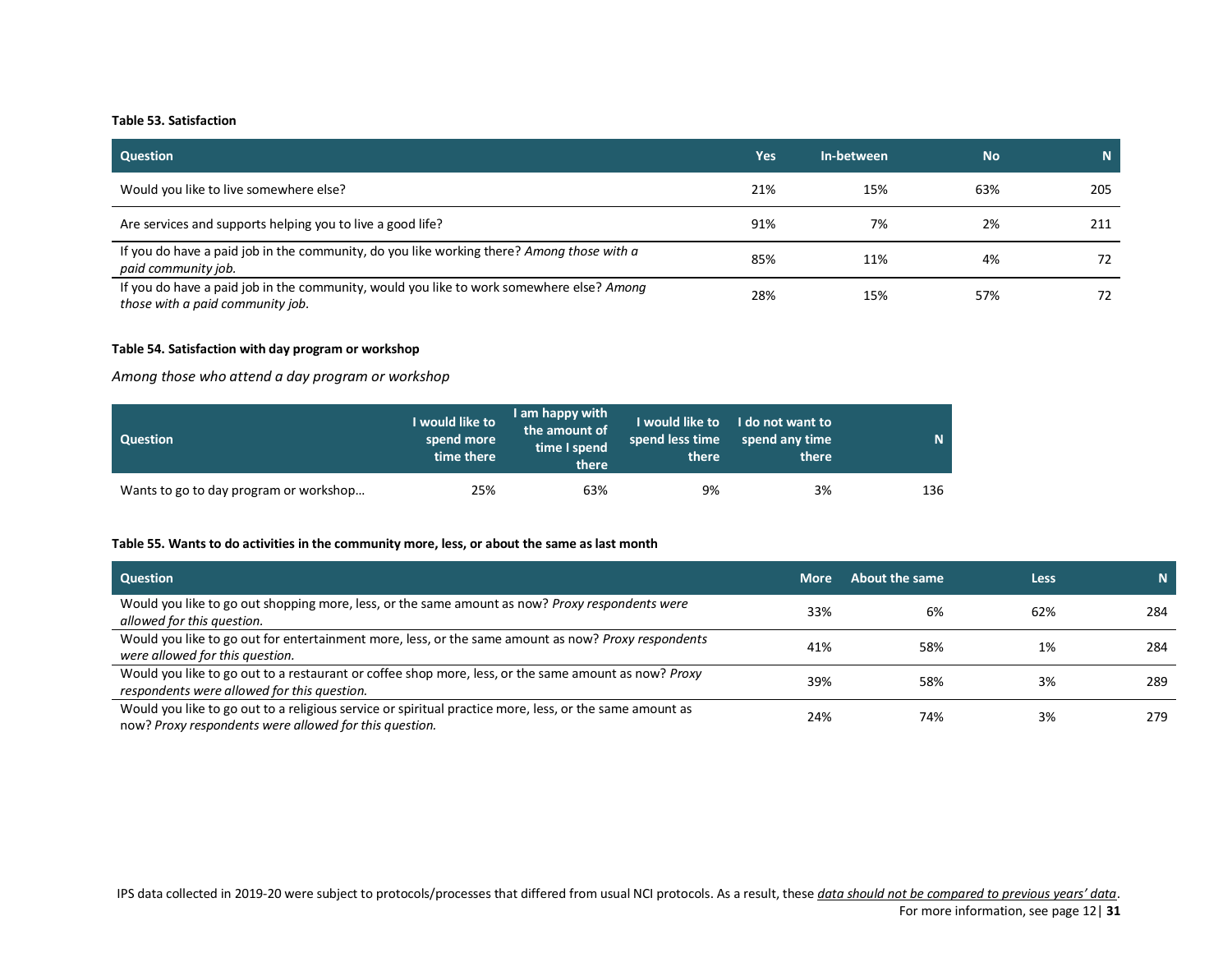### <span id="page-31-0"></span>**Table 56. Wants to be a part of more community groups**

| <b>Question</b>                                                                                                        | Yes | Nο  |     |
|------------------------------------------------------------------------------------------------------------------------|-----|-----|-----|
| Do you want to be a part of more groups in your community? <i>Proxy respondents</i><br>were allowed for this question. | 53% | 47% | 270 |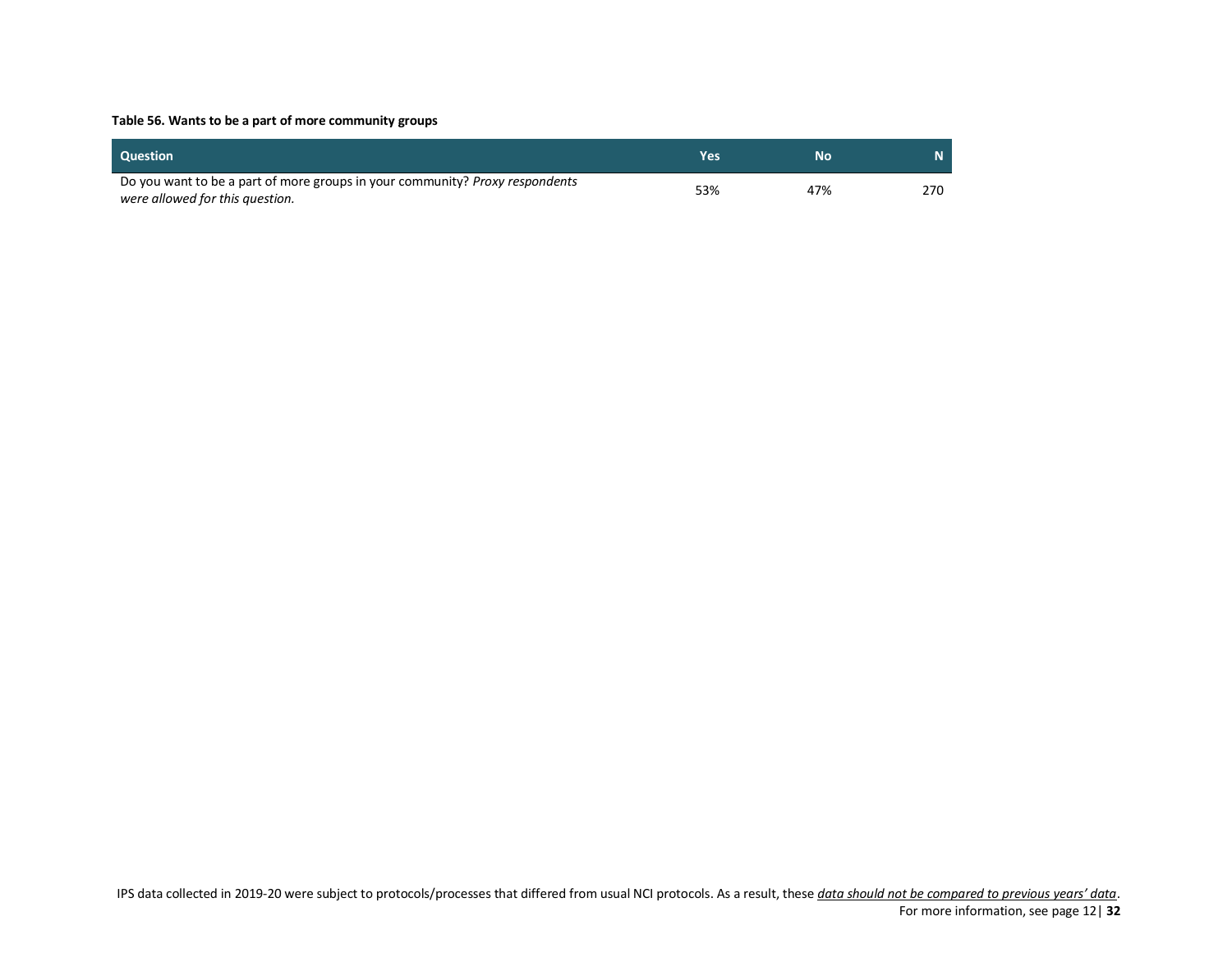# <span id="page-32-0"></span>Service Coordination

*Service coordinators are accessible and responsive to people. The service plan is responsive to people's goals and needs. People participate in the service planning process.*

### <span id="page-32-1"></span>**Table 57. Service coordination**

| <b>Question</b>                                                                                                                                                                                   | <b>Yes</b> | In-between,<br>sometimes, or<br>maybe | <b>No</b> | N <sub>1</sub> |
|---------------------------------------------------------------------------------------------------------------------------------------------------------------------------------------------------|------------|---------------------------------------|-----------|----------------|
| Have you met or spoken with your case manager/service coordinator?                                                                                                                                | 96%        | 1%                                    | 3%        | 211            |
| Does your case manager/service coordinator ask what you want?                                                                                                                                     | 93%        | 4%                                    | 4%        | 200            |
| Are you able to contact your case manager/service coordinator when you want to?                                                                                                                   | 89%        | 8%                                    | 4%        | 200            |
| Do your staff come and leave when they're supposed to?                                                                                                                                            | 93%        | 5%                                    | 2%        | 177            |
| Did you take part in the last service planning meeting?                                                                                                                                           | 97%        | 1%                                    | 1%        | 208            |
| At the service planning meeting, did you know what was being talked about?                                                                                                                        | 80%        | 16%                                   | 4%        | 196            |
| Did the service planning meeting include the people you wanted to be there?                                                                                                                       | 95%        | 4%                                    | 1%        | 204            |
| Were you able to choose the services that you get as part of your service plan?                                                                                                                   | 75%        | 21%                                   | 4%        | 194            |
| At your service planning meeting, did you talk about learning new things?                                                                                                                         | 77%        | 12%                                   | 10%       | 195            |
| Do you remember what is in your service plan?                                                                                                                                                     | 54%        | 22%                                   | 25%       | 194            |
| In service plan, is there a goal to increase independence or improve functional skill performance in<br>activities of daily living (ADLs)? Information may have been obtained from state records. | 78%        |                                       | 22%       | 32             |
| Does your service plan include things that are important to you?                                                                                                                                  | 94%        | 6%                                    | 0%        | 104            |
| If you want to change something about your services, do you know whom to ask?                                                                                                                     | 90%        | 4%                                    | 5%        | 206            |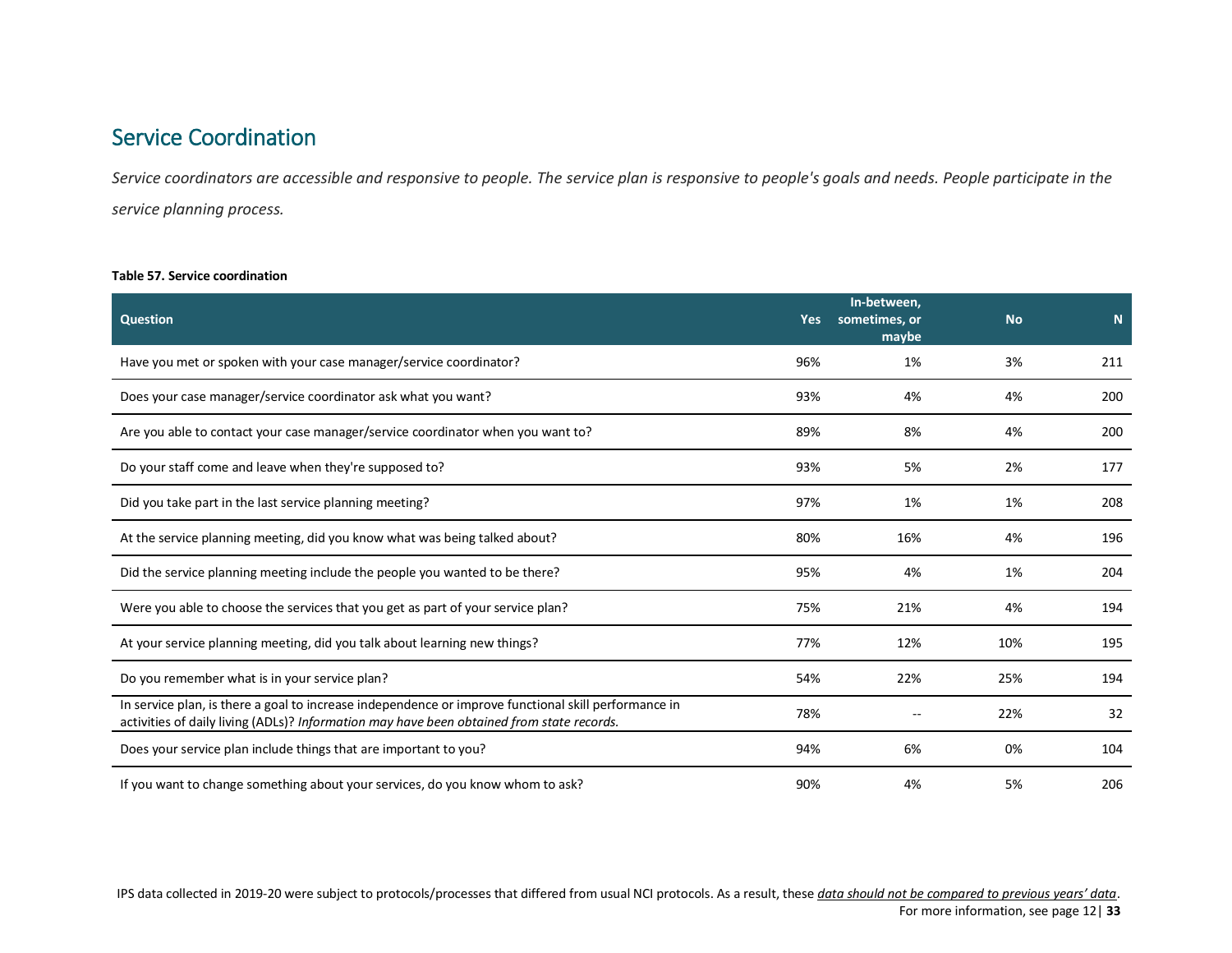# <span id="page-33-0"></span>Access

*Services and supports of quality are readily available.*

#### <span id="page-33-1"></span>**Table 58. Access**

| <b>Question</b>                                                                                                                                             | Yes | <b>Maybe</b> | <b>No</b> | N.  |
|-------------------------------------------------------------------------------------------------------------------------------------------------------------|-----|--------------|-----------|-----|
| Do you have a way to get places you need to go?                                                                                                             | 96% | 4%           | 0%        | 212 |
| Are you able to get places when you want to do something outside your<br>home, like going out to see friends, for entertainment, or to do something<br>fun? | 85% | 13%          | 1%        | 212 |
| Do you feel that your staff have the right training to meet your needs?<br>Proxy respondent who were not staff were allowed for this question.              | 85% | 11%          | 4%        | 239 |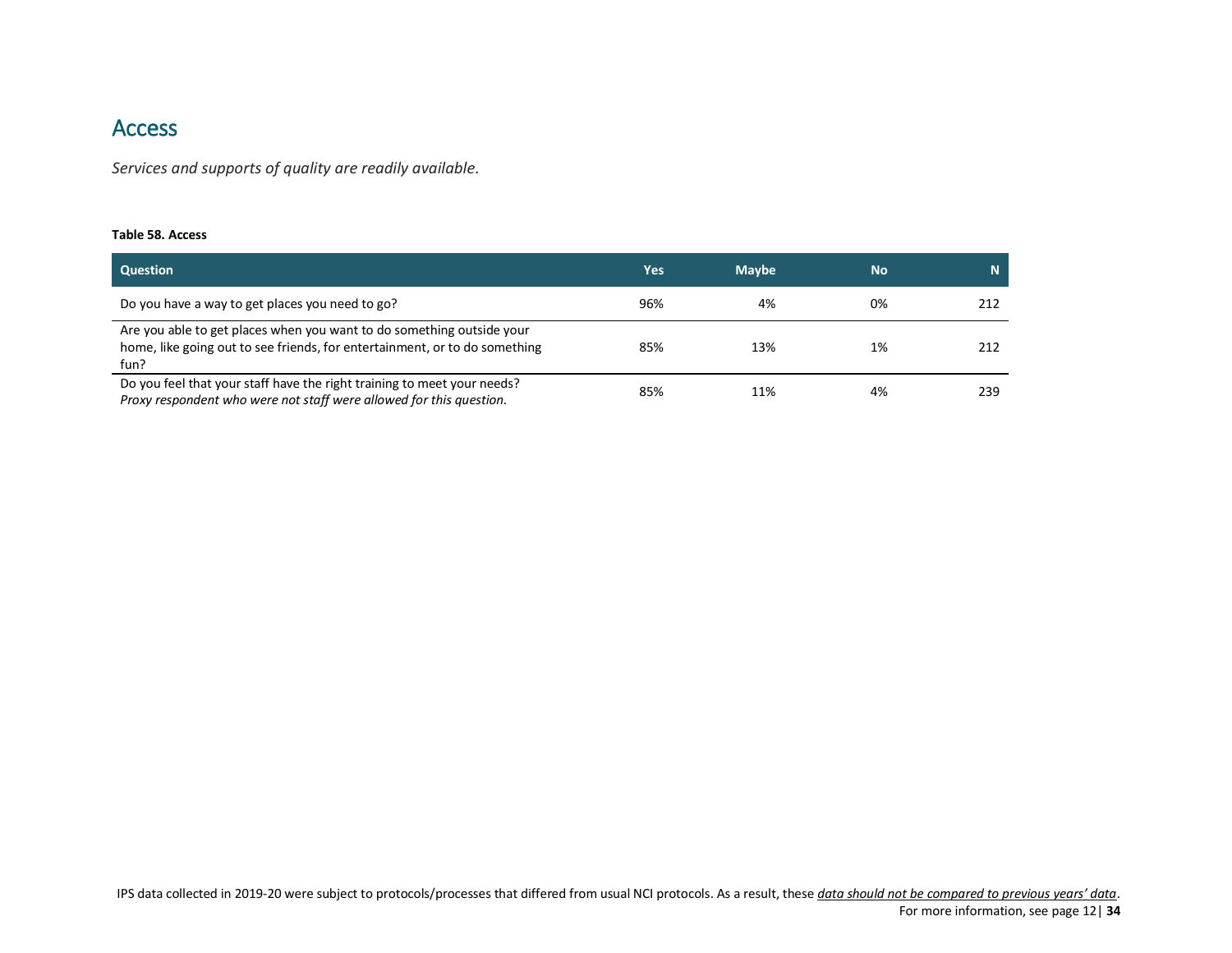# <span id="page-34-0"></span>**Table 59. Additional services needed**

.

*Proxy respondents were allowed for this question; categories are not mutually exclusive*

| <b>Additional Services Needed</b>                    | Yes |
|------------------------------------------------------|-----|
| Service Coordination or Case Management              | 10% |
| Respite or Family Support                            | 25% |
| Transportation                                       | 25% |
| Assistance Finding, Maintaining, or Changing Jobs    | 20% |
| Day Services (Not Employment)                        | 15% |
| Education, Training, or Skills Development           | 28% |
| <b>Health Care Coordination</b>                      | 11% |
| <b>Dental Care Coordination</b>                      | 9%  |
| Assistance Finding, Maintaining, or Changing Housing | 9%  |
| <b>Residential Support Services</b>                  | 10% |
| Social or Relationship Issues or Meeting People      | 26% |
| <b>Communication Technology</b>                      | 13% |
| <b>Environmental Adaptations</b>                     | 10% |
| Benefits and Insurance Information                   | 10% |
| Other                                                | 19% |
| N                                                    | 255 |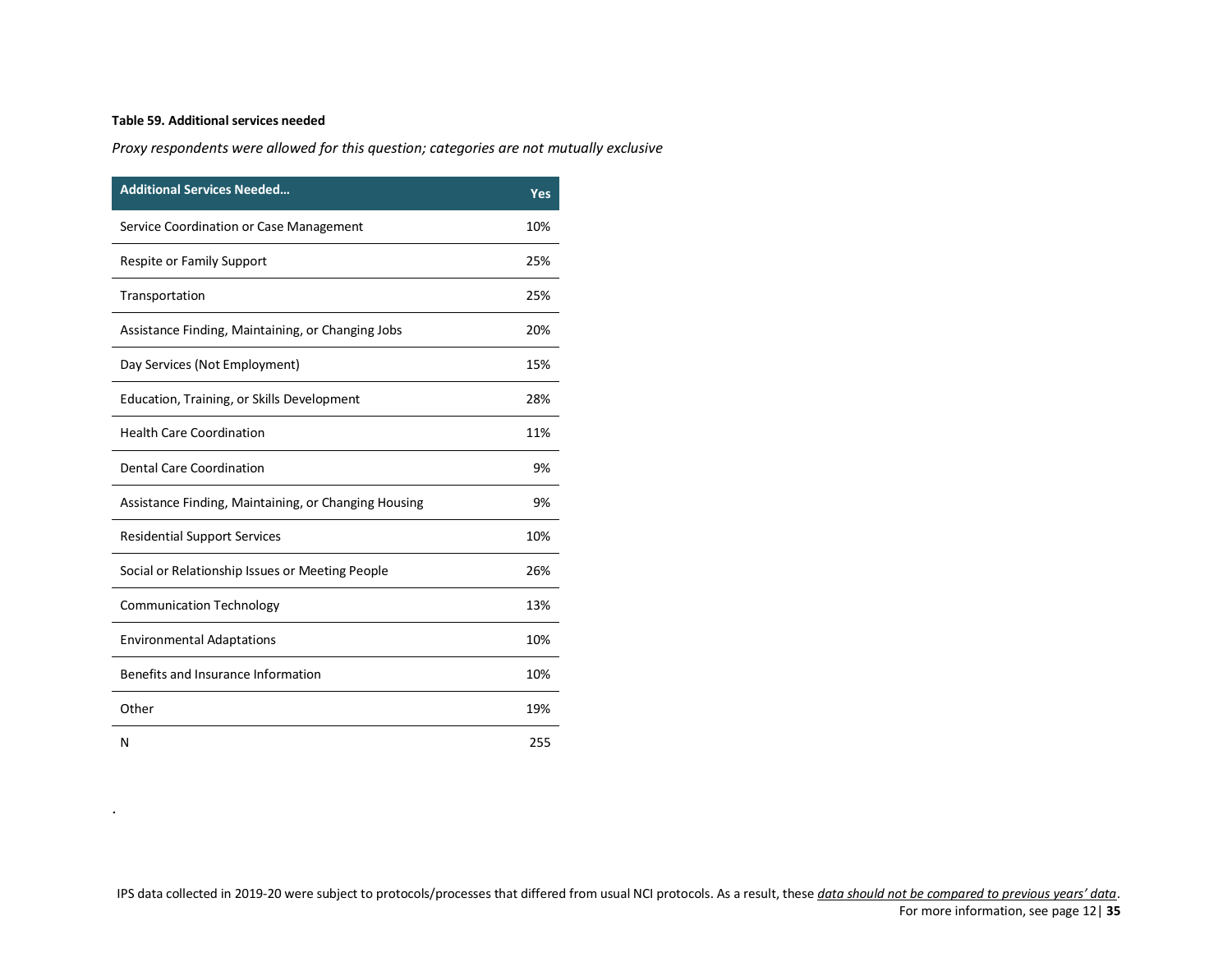# <span id="page-35-0"></span>**Health**

*People secure recommended health services.*

# <span id="page-35-1"></span>**Table 60. Primary care doctor, physical exam, and flu vaccine**

*Information may have been obtained through state records*

| Question                                                               | Yes | <b>No</b> |     |
|------------------------------------------------------------------------|-----|-----------|-----|
| Does this person have a primary care doctor?                           | 99% | 1%        | 286 |
| Did this person have a complete annual physical exam in the past year? | 94% | 6%        | 264 |
| During the past 12 months, has this person had a flu vaccination?      | 74% | 26%       | 281 |

#### <span id="page-35-2"></span>**Table 61. Last dental exam**

*Information may have been obtained through state records*

| <b>Ouestion</b>                      | six months | Within the last Within the past One year ago or<br>vear | more | N.  |
|--------------------------------------|------------|---------------------------------------------------------|------|-----|
| When was his/her last dentist visit? | 69%        | 18%                                                     | 13%  | 282 |

# <span id="page-35-3"></span>**Table 62. Last hearing test**

*Information may have been obtained through state records*

| <b>Question</b>                     | Within past 5<br><b>vears</b> | more | 5 years ago or Has never had a<br>hearing test | N.  |
|-------------------------------------|-------------------------------|------|------------------------------------------------|-----|
| When was his/her last hearing test? | 57%                           | 27%  | 16%                                            | 265 |

IPS data collected in 2019-20 were subject to protocols/processes that differed from usual NCI protocols. As a result, these *data should not be compared to previous years' data*.

For more information, see page 12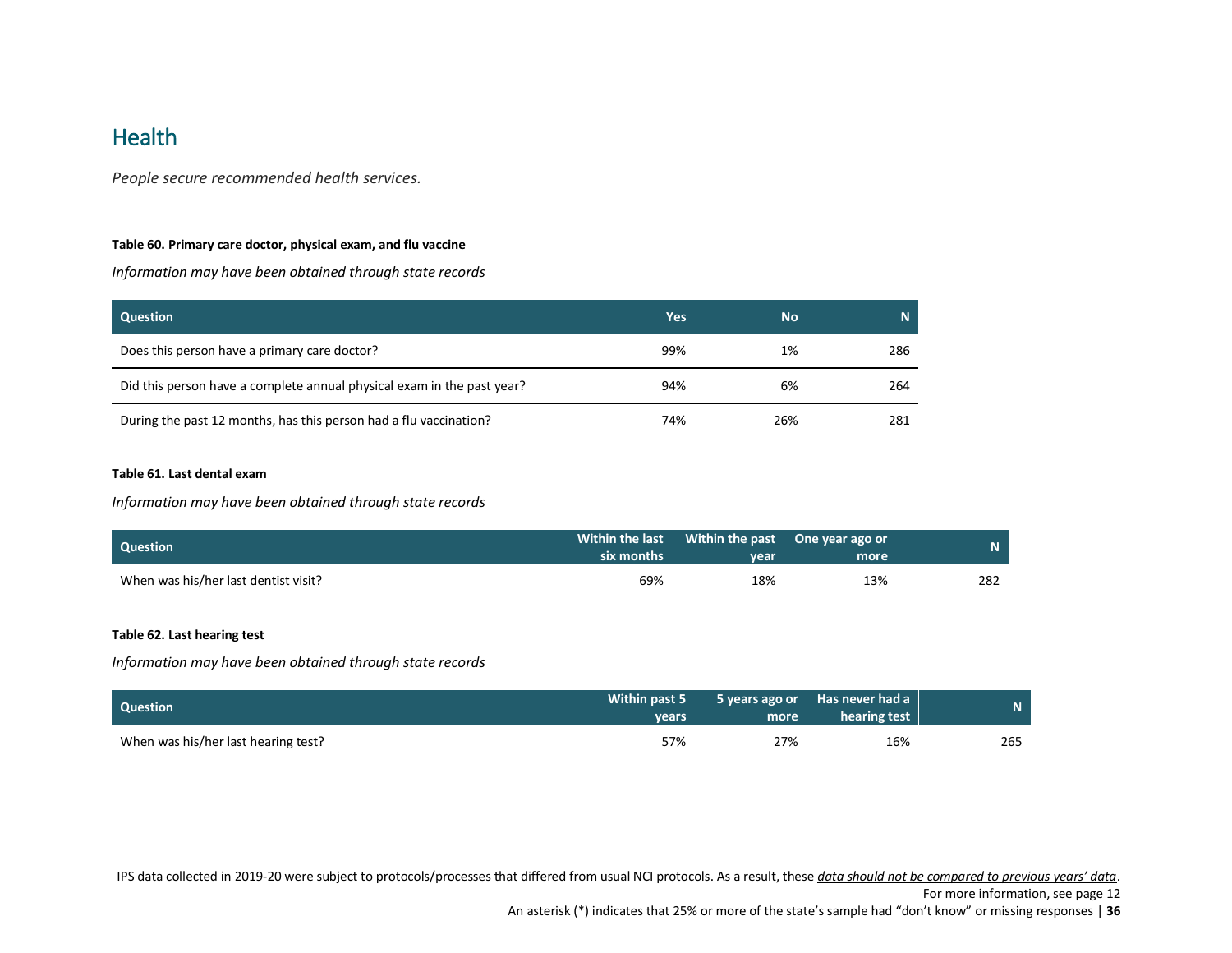# <span id="page-36-0"></span>**Table 63. Regular and preventive screenings**

*Information may have been obtained through state records*

| <b>Question</b>                                                                 | <b>Within past</b><br>year | <b>Within past</b><br>2 years | <b>Within past</b><br>3 years | <b>Within past</b><br>5 years | 5 or more<br>vears ago | Has never<br>had | N.  |
|---------------------------------------------------------------------------------|----------------------------|-------------------------------|-------------------------------|-------------------------------|------------------------|------------------|-----|
| When was the last time this person had an eye exam or vision screening?         | 75%                        | 14%                           | 3%                            | 1%                            | 5%                     | 2%               | 280 |
| When was this person's last Pap test screening? Among females 21 and<br>older.* | n/a                        | n/a                           | n/a                           | n/a                           | n/a                    | n/a              | n/a |
| When was this person's last mammogram? Among females 40 and older.              | n/a                        | n/a                           | n/a                           | n/a                           | n/a                    | n/a              | n/a |

#### <span id="page-36-1"></span>**Table 64. Last colorectal cancer screening**

*Among those 50 and older; Information may have been obtained through state records; categories are not mutually exclusive*

| <b>Question</b>                                           | <b>Colonoscopy in</b><br>past 10 years | <b>Flexible</b><br>sigmoidoscopy in<br>the past 5 years | <b>Fecal occult blood</b><br>test or fecal<br>immunochemical<br>test in the past<br>year | Never had exam<br>or screening | $\mathbf N$ |
|-----------------------------------------------------------|----------------------------------------|---------------------------------------------------------|------------------------------------------------------------------------------------------|--------------------------------|-------------|
| Has this person received screening for colorectal cancer? | n/a                                    | n/a                                                     | n/a                                                                                      | n/a                            | n/a         |

# <span id="page-36-2"></span>**Table 65. Overall health**

*Proxy respondents were allowed for this question*

| Question                                     | <b>Excellent</b> | <b>Verv Good</b> | <b>Fairly Good</b> | Poor | N   |
|----------------------------------------------|------------------|------------------|--------------------|------|-----|
| Overall, how would you describe your health? | 28%              | 38%              | 29%                | 5%   | 291 |

IPS data collected in 2019-20 were subject to protocols/processes that differed from usual NCI protocols. As a result, these *data should not be compared to previous years' data*.

For more information, see page 12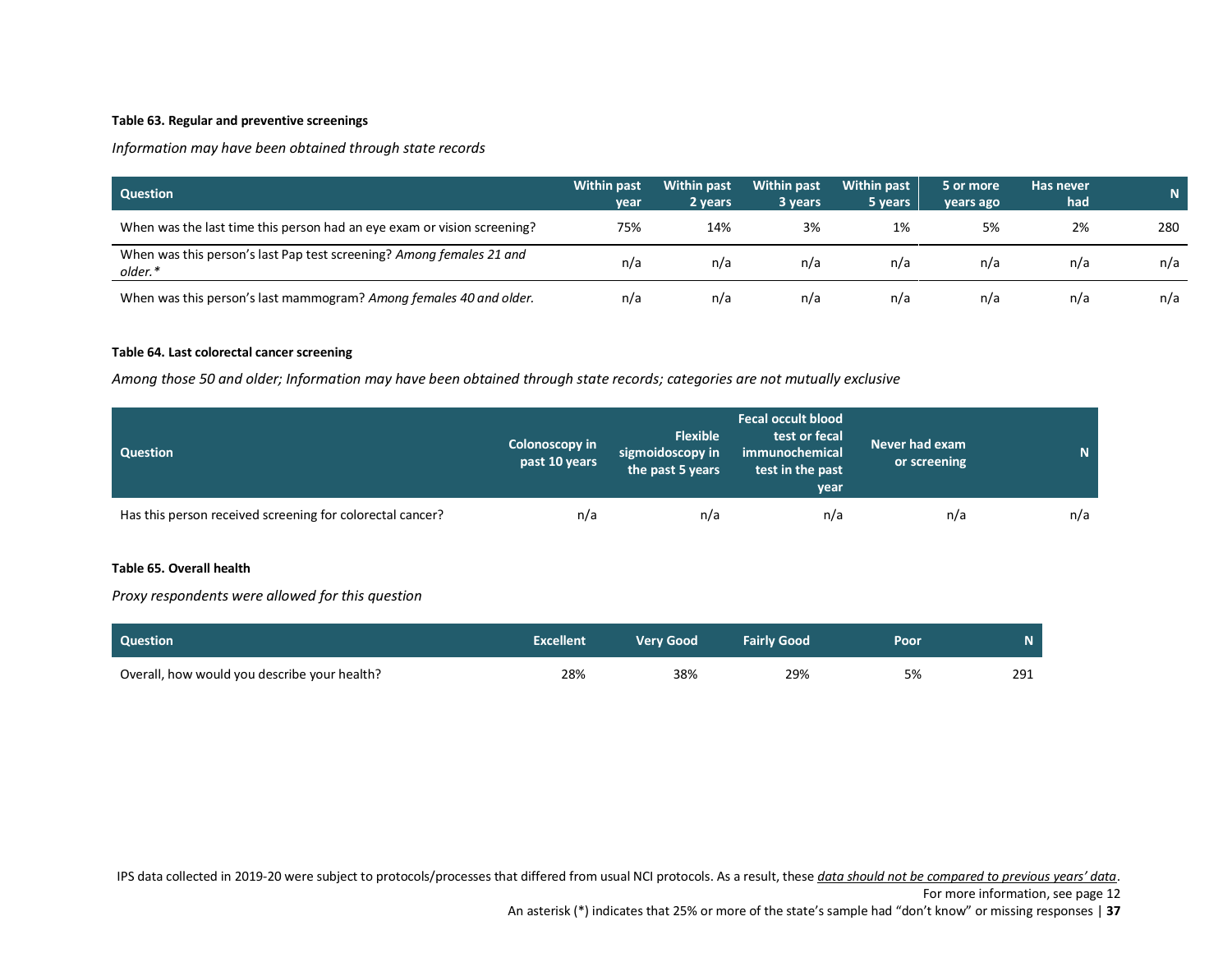# <span id="page-37-0"></span>**Medication**

*Medications are used effectively and appropriately.*

#### <span id="page-37-1"></span>**Table 66. Medications**

*Information may have been obtained through state records*

| <b>Question</b>                                                                                              | Yes | 'No. |     |
|--------------------------------------------------------------------------------------------------------------|-----|------|-----|
| Does this person take medication for behavioral challenges?                                                  | 23% | 77%  | 253 |
| Does this person currently take medications to treat mood disorders, anxiety, and/or psychotic<br>disorders? | 42% | 58%  | 270 |
| Takes at least one medication for behavior challenges and/or anxiety, and/or psychotic disorder              | 46% | 54%  | 263 |

#### <span id="page-37-2"></span>**Table 67. Number medication taken**

*Information may have been obtained through state records*

| Question                                                                                                    | $1 - 2$<br>medications | $3 - 4$<br>medications medications | $5 - 10$ | 11 or more<br>medications | N   |
|-------------------------------------------------------------------------------------------------------------|------------------------|------------------------------------|----------|---------------------------|-----|
| How many medications to treat behavioral challenges does this person take?                                  | 69%                    | 21%                                | 10%      | 0%                        | 48  |
| How many medications to treat mood disorders, anxiety, and/or psychotic disorders<br>does this person take? | 69%                    | 24%                                | 7%       | 0%                        | 104 |

#### <span id="page-37-3"></span>**Table 68. Behavior plan**

*Information may have been obtained through state records*

| Question                                                                                                    | Yes | No  |     |
|-------------------------------------------------------------------------------------------------------------|-----|-----|-----|
| Does this person currently have a behavior plan?                                                            | 31% | 69% | 266 |
| Does this person currently have a behavior plan? Among those taking medication for<br>a behavior challenge. | 65% | 35% |     |

IPS data collected in 2019-20 were subject to protocols/processes that differed from usual NCI protocols. As a result, these *data should not be compared to previous years' data*.

For more information, see page 12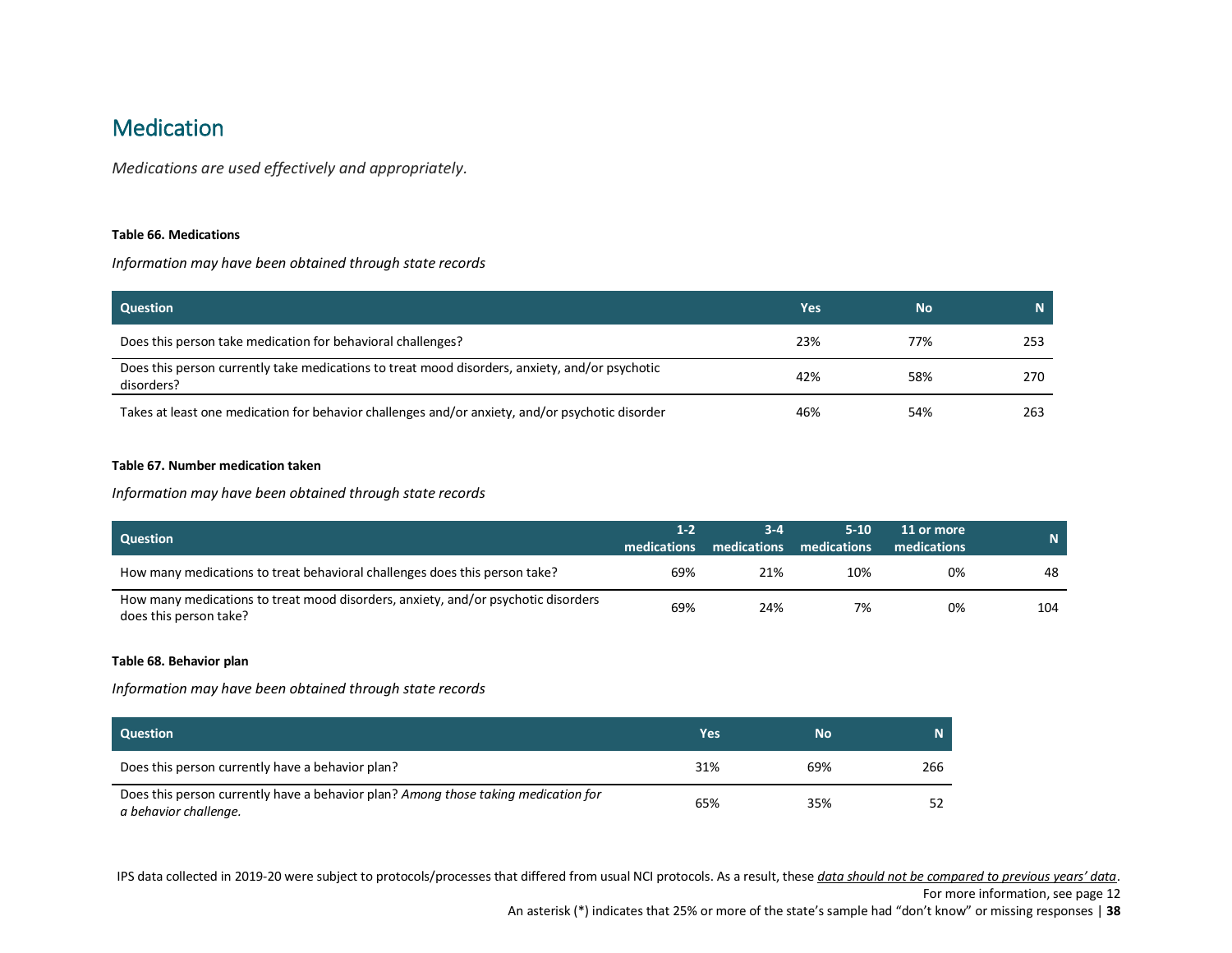# <span id="page-38-0"></span>**Wellness**

*People maintain healthy habits.*

### <span id="page-38-1"></span>**Table 69. Uses nicotine or tobacco products**

*Proxy respondents were allowed for this question*

| <b>Question</b>                                    | Yes | Nο  | N   |
|----------------------------------------------------|-----|-----|-----|
| Does this person use nicotine or tobacco products? | 7%  | 93% | 291 |

# <span id="page-38-2"></span>**Table 70. Physical activity**

# *Proxy respondents were allowed for this question*

| <b>Question</b>                                                                                                                             | <b>None</b> | One or two<br>times | Three or four<br>times | Five or more<br>times | $\mathsf{N}$ |
|---------------------------------------------------------------------------------------------------------------------------------------------|-------------|---------------------|------------------------|-----------------------|--------------|
| How many times per week do you do moderate physical activity or exercise in which<br>you are active for at least 10 minutes at a time?      | 18%         | 30%                 | 24%                    | 28%                   | 288          |
| How many times per week do you do physical activity or exercise that makes the<br>muscles in your arms, legs, back, and/or chest work hard? | 54%         | 23%                 | 10%                    | 13%                   | 290          |

#### <span id="page-38-3"></span>**Table 71. Body Mass Index (BMI) category**

*BMI calculated using data on weight and height; information may have been obtained through state records*

| <b>Question</b>                | <b>Underweight</b> | <b>Normal or</b><br><b>Healthy</b> | Overweight | <b>Obese</b> | 'N. |
|--------------------------------|--------------------|------------------------------------|------------|--------------|-----|
| Person's body mass index (BMI) | 8%                 | 33%                                | 26%        | 33%          | 264 |

IPS data collected in 2019-20 were subject to protocols/processes that differed from usual NCI protocols. As a result, these *data should not be compared to previous years' data*.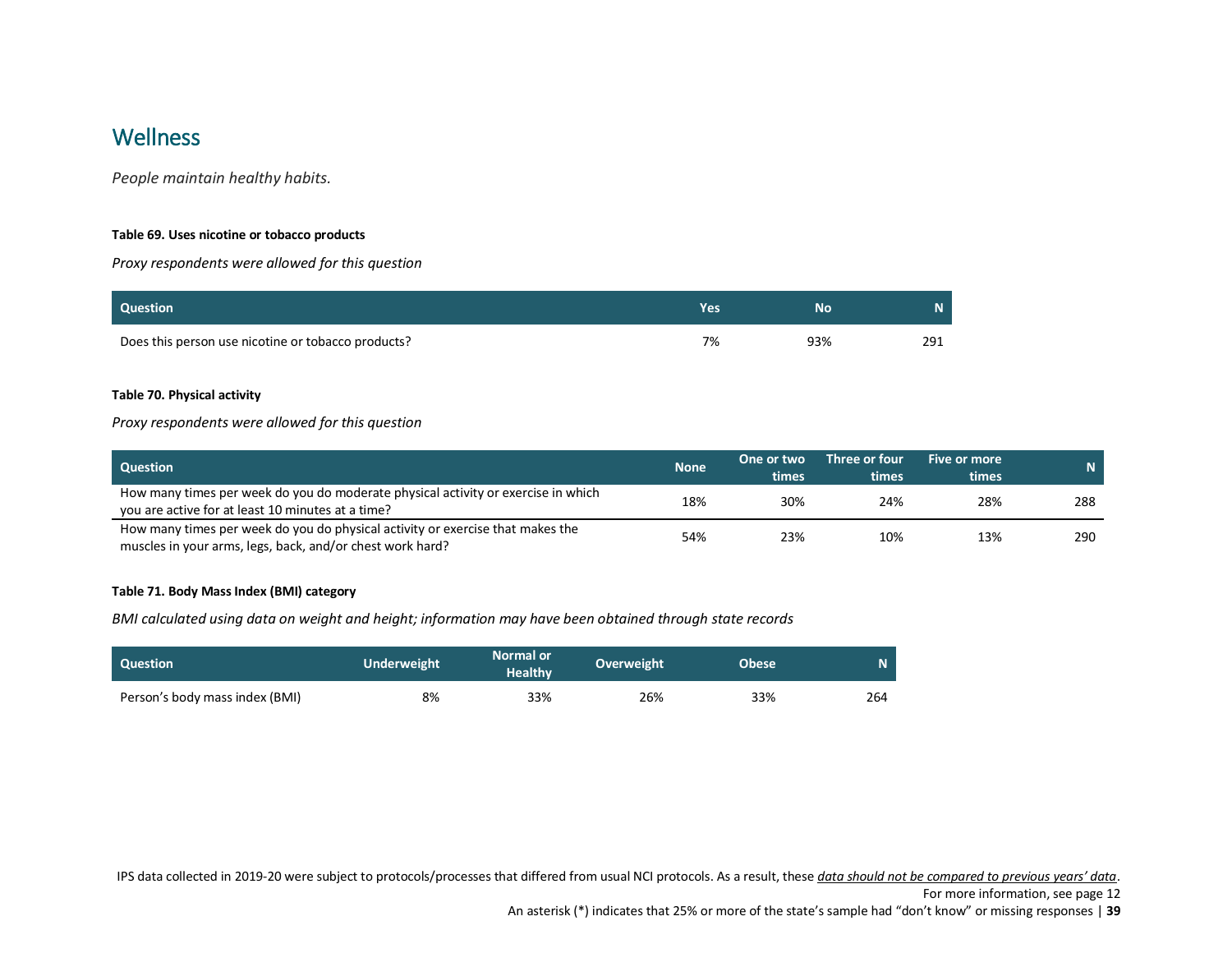# <span id="page-39-0"></span>Rights and Respect

*People receive the same respect and protections as others in the community.*

#### <span id="page-39-1"></span>**Table 72. Rights and Respect**

| <b>Question</b>                                                                                                                              | <b>Yes</b> | <b>Sometimes</b> | <b>No</b> | N   |
|----------------------------------------------------------------------------------------------------------------------------------------------|------------|------------------|-----------|-----|
| Do people let you know before they come into your home?                                                                                      | 96%        | 3%               | 1%        | 212 |
| Do you have a key to your home? Proxy respondents were allowed for this question.                                                            | 61%        | 1%               | 37%       | 288 |
| If you don't have a key to your home, do you want a key to your home? Proxy respondents<br>were allowed for this question.                   | 11%        | 13%              | 75%       | 106 |
| Do people let you know before coming into your bedroom?                                                                                      | 89%        | 9%               | 2%        | 206 |
| Can you lock your bedroom if you want to? Proxy respondents were allowed for this question.                                                  | 65%        | 3%               | 32%       | 261 |
| Do you have a place to be alone in your home?                                                                                                | 100%       |                  | 0%        | 213 |
| Can you be alone with friends or visitors at your home?                                                                                      | 90%        |                  | 10%       | 196 |
| Are there rules about having friends or visitors in your home?                                                                               | 37%        |                  | 63%       | 190 |
| When people in your house go somewhere, do you have to go too, or can you stay at home if<br>you want to? Among those who do not live alone. | 44%        | 18%              | 38%       | 226 |
| Do your staff treat you with respect?                                                                                                        | 93%        | 7%               | 0%        | 192 |
| Do people read your mail or email without asking you first?                                                                                  | 6%         |                  | 94%       | 193 |
| Can you use the phone or internet when you want to?                                                                                          | 90%        |                  | 10%       | 196 |
| Do you have a cell phone or smart phone?                                                                                                     | 64%        |                  | 36%       | 212 |
| If you do not have a cell phone or smartphone, do you want one?                                                                              | 39%        |                  | 61%       | 77  |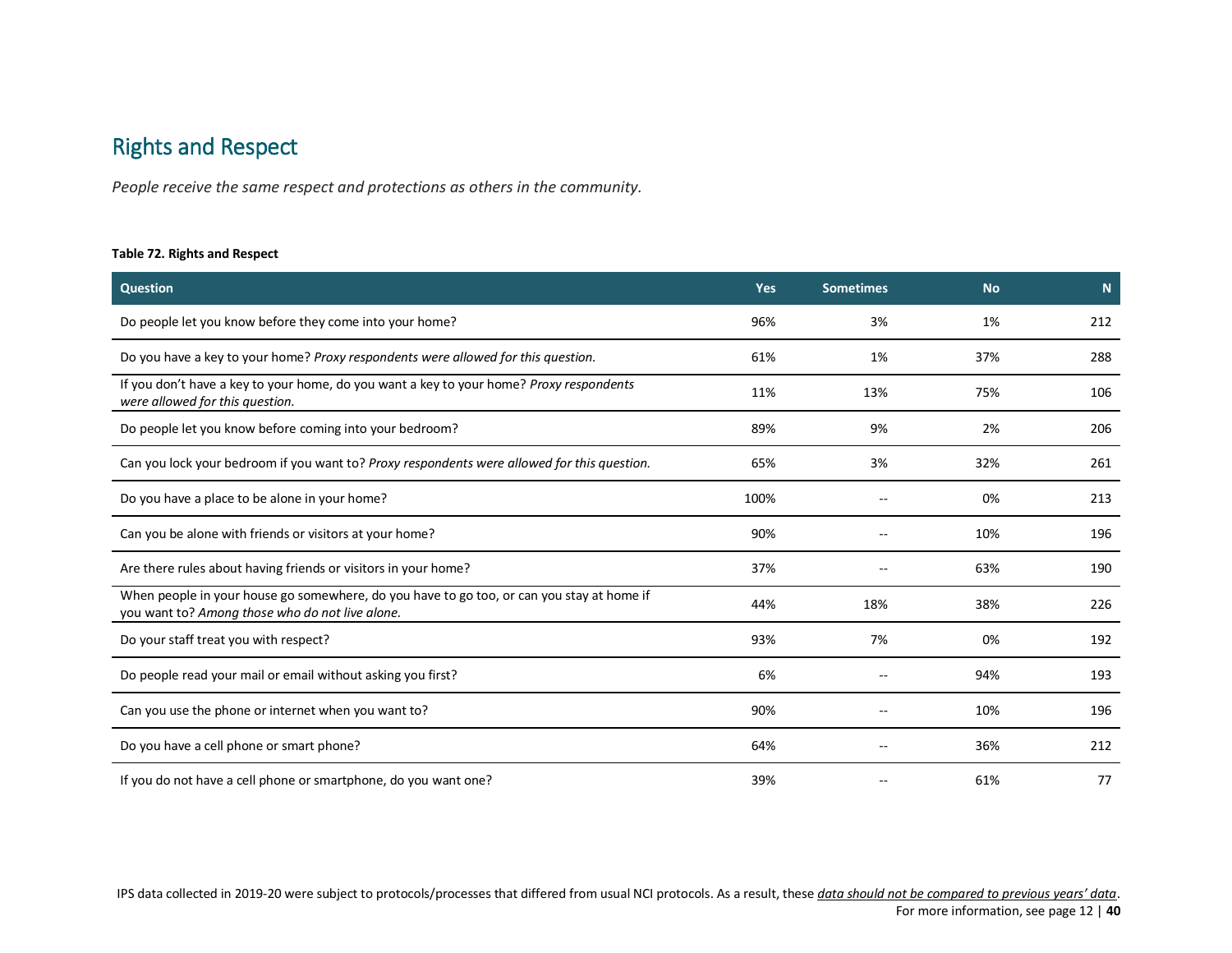# <span id="page-40-0"></span>**Table 73. Reasons does not have a cell phone or smartphone (if does not have one but wants one)**

*Categories are not mutually exclusive; therefore, N is not shown*

| <b>Question</b>                                                                                  | Costs too much | Not allowed | Had one, but it<br>was lost or it<br>broke | <b>Other</b> | Don't know |
|--------------------------------------------------------------------------------------------------|----------------|-------------|--------------------------------------------|--------------|------------|
| If you do not currently have a cell phone or smartphone but want one, why don't you<br>have one? | 47%            | 3%          | 7%                                         | 53%          | 3%         |

### <span id="page-40-1"></span>**Table 74. Voting and Self-advocacy**

*Proxy respondents were allowed for this question*

| <b>Question</b>                                                                    | Yes | <b>Had the</b><br>opportunity,<br>but chose not to | <b>No</b> | N   |
|------------------------------------------------------------------------------------|-----|----------------------------------------------------|-----------|-----|
| Have you voted in a local, state or federal election?                              | 45% | 6%                                                 | 49%       | 282 |
| Have you ever participated in a self-advocacy group meeting, conference, or event? | 23% | 4%                                                 | 74%       | 254 |